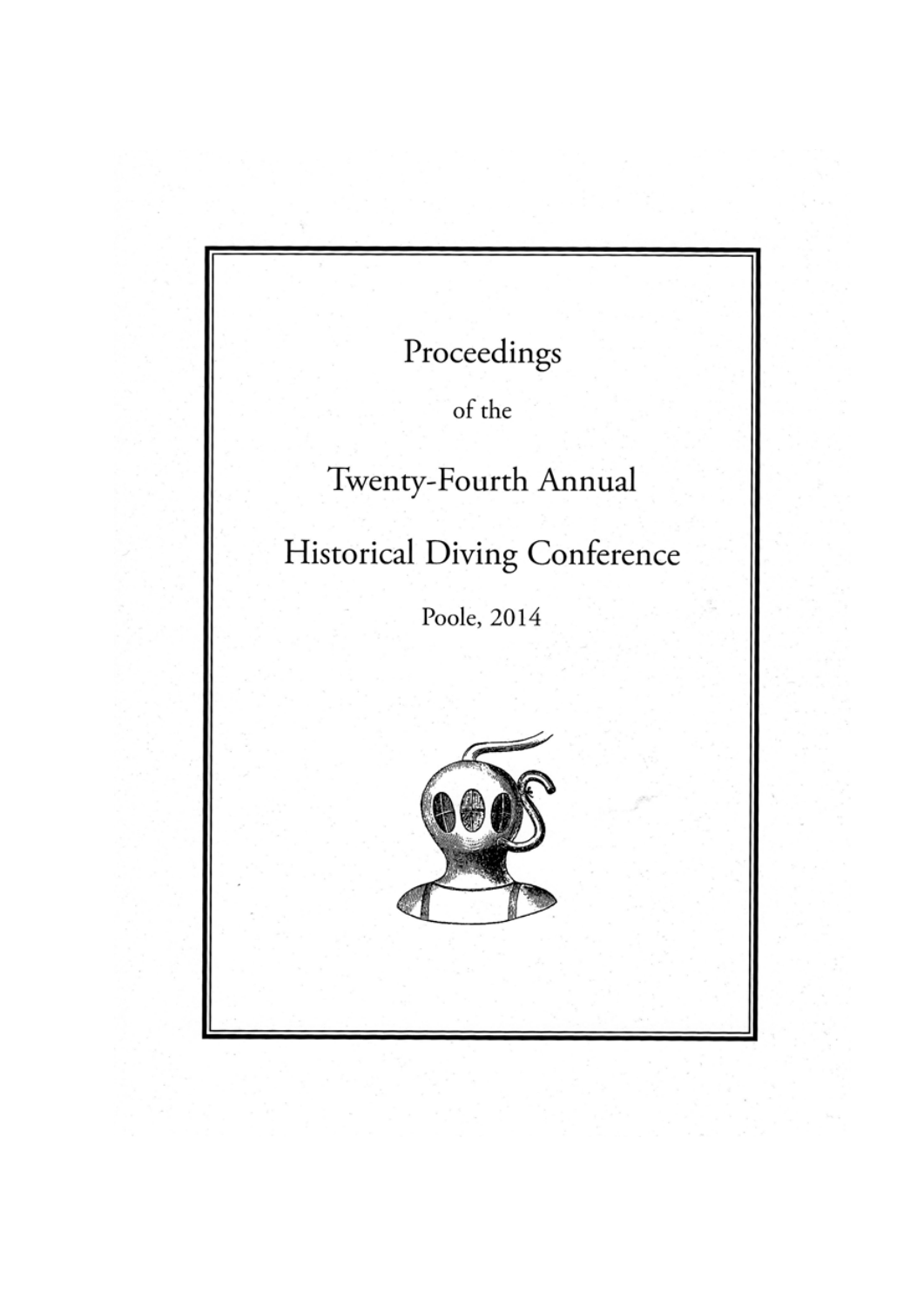# **The "Tin Openers" Myth and Reality: Intelligence from U-boat Wrecks During WW1**

#### **Dr. Innes McCartney**

### **Introduction**

In producing this paper for the Historical Diving Society the attempt has been made to develop a factual account of the extent of the diving carried out on U-boat wrecks during WW1. It draws on a wide range of sources from the archival through to the author's investigations of the U-boat wrecks themselves.

The divers who visited the then recently sunken U-boats did so for the sole purpose of intelligence gathering. Intelligence came mainly in the form of charts, codebooks, call signs, technical and personnel data. The intelligence war against the U-boats was secret. Little except hearsay emerged until 1969-70 with the release of much of what is now known as ADM 116 and ADM 137 to the National Archives; within which is a rich source of data.

The information vacuum which lasted for over half a century after WW1 was fertile ground for rumour and hearsay; some of the legacies of which have endured to the present. As a guide to new readers and researchers of this period, the key milestones in the development of the mythology of the "Tin Openers" are described in the postscript.

This paper gives a brief history of the Admiralty Salvage Section and then goes on to show how the process of gathering intelligence from the wrecks was refined throughout the war. Like so much of the history of WW1, the processes required to achieve success in prizing intelligence from U-boat wrecks took time to evolve and perfect and did not reach its apogee until the summer of 1918. The story of this development in process will be highlighted by examples from archival research and ultimately from the wrecks themselves.

Figure 7 and Table 1 provide a full list of all the sites the author has confirmed as having been dived on during WW1, giving brief details of each case. The list is based mainly on the records of the Admiralty Salvage Section, Dover Command and the Intelligence Division, backed up by the UK Hydrographic Office database and the author's own dives. This list does not include cases where wrecks were searched for by vessels and not found. Unless there is specific evidence that divers were actually dropped in the ocean during the searches, the cases are not listed.

### **The Admiralty Salvage Section in WW1**

The Admiralty Salvage Section, under whose governance much of the U-boat diving took place was formed at the end of 1915 as a branch of DNE (Director of Naval Equipment) to meet the increased requirements of marine salvage in wartime. The U-boats were far from its sole purpose and were largely separate and incidental to its main function.

Commodore Fred Young, RNR became its head and oversaw its development throughout the war. Young, who had been chief salvage officer at the Liverpool Salvage Association, also took command of one of the earliest U-boat cases the Salvage Section were involved in, the recovery whole of *UC5*. In December 1917, the Salvage Section was expanded when it effectively took over all salvage operations, cutting out commercial firms which up that point had also been salvaging wrecks.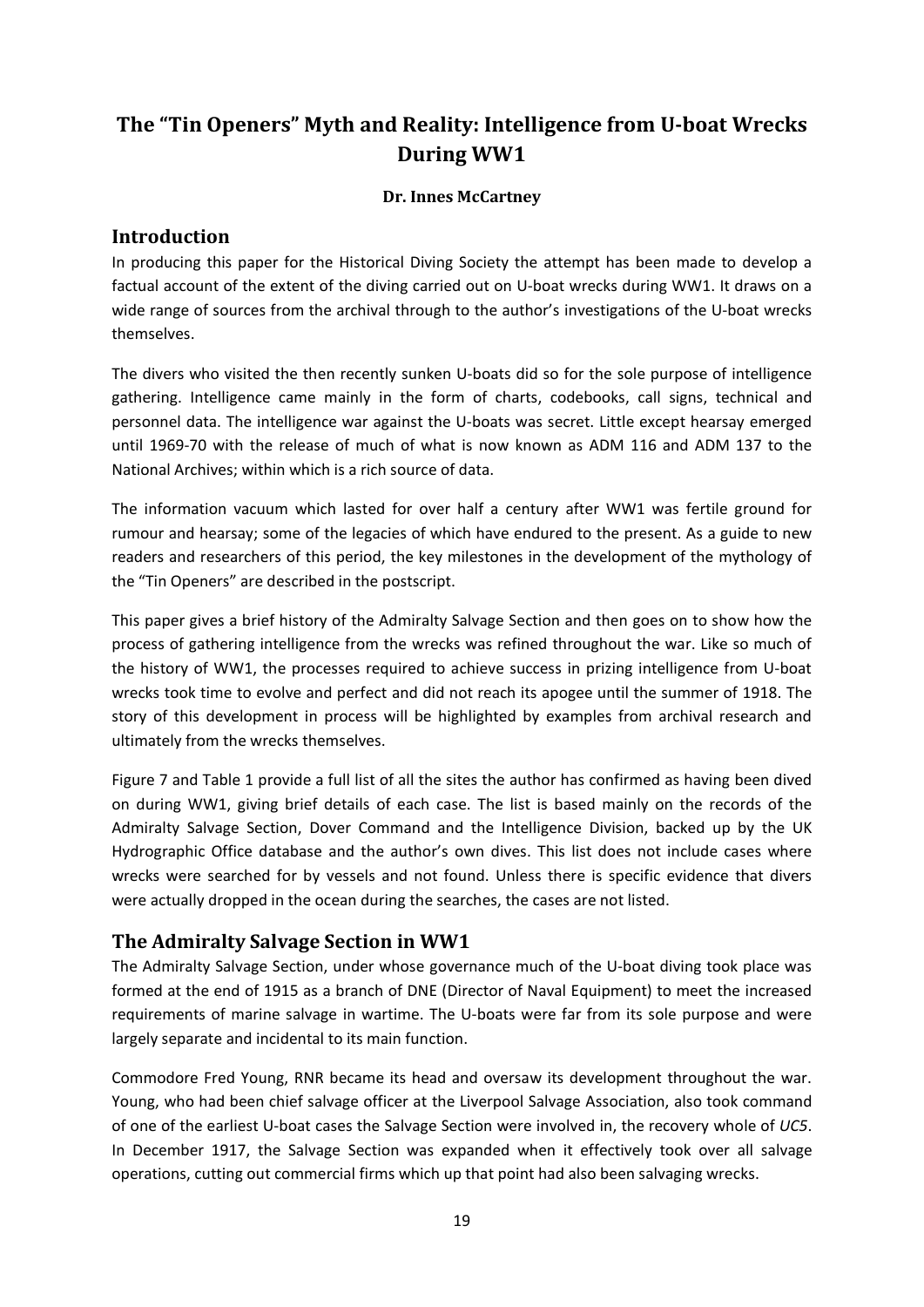By 1918 the Section had grown to operate 15 salvage ships. Its headquarters staff reached 10 officers and 22 civilian support staff. Working on the wrecks were 9 commissioned salvage officers and 19 assistant salvage officers. It is credited with recovering around 450 ships, which were returned to service. The Salvage Section was disbanded in 1919, although one vessel, *Racer* was retained for work on the wreck of HMS *Laurentic*.

Of the vessels operated by the Salvage Section, at least seven are known to have been deployed to U-boat work; the submarine recovery barge *YC-10* (for the lift of *UB110*) and the vessels *Anchorite*, *Ranger*, *Melita*, *Race*r, *Corycia* and *Moonfleet*. The salvage officers who worked on U-boats are known to have been Commanders Young, Davis, McGuffie, Malet, Vine, Wheeler, Kay, George and Damant.

In the summer of 1918, when the number of U-boats being destroyed inshore rose, Damant and *Moonfleet* were deployed specifically to U-boat work. It is at this time that divers succeeded in extracting intelligence from the U-boat wrecks. But before this happened, much had to be learned about the necessary processes needed to successfully seize intelligence from the deep.

### **1915-16: Beginnings**

It is within the records of the Admiralty Salvage Section that much of our current knowledge of the U-boats dived resides. While the Salvage Section made more U-boat dives than any other agency, it is also clear that during 1915-18, Royal Navy and civilian divers searched for U-boat wrecks with mixed results. The first two cases predate the deployment of the Admiralty Salvage Section divers and they are both interesting case studies into the challenges faced at the time.



The former case involves the wreck of *UC2* which detonated one of her own mines while laying a *details came from two divers, Severs & Bridges who were commended for their work (National Archives).* field in the Stanford Channel, Great Yarmouth on 2 July 1915 (see Figure 7). The mine detonation *Figure 1. Diagram of the wreck of UC2 as sketched by Cmdr. Ballard of HMS Halcyon in August 1915. The* 

suggested the presence of a U-boat and it was duly located by minesweepers. In only 9.5 fathoms, Chatham Dockyard divers were swiftly on the wreck and were able to make a full appraisal of what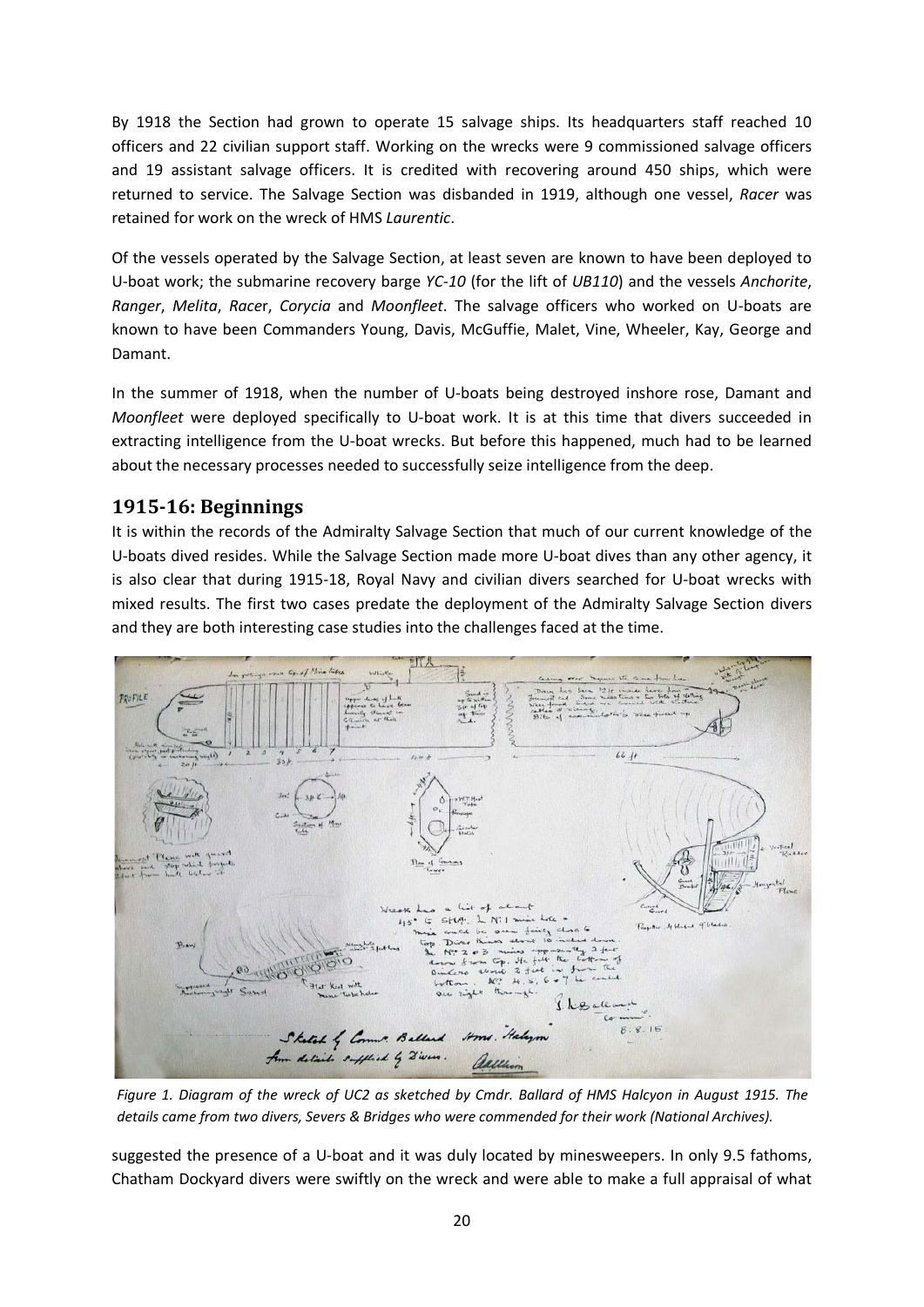was present. The sketch made is the most detailed one from WW1 the author has found and is shown in Figure 1 above.

Clearly the shallow depth assisted the divers in their work, allowing for a detailed survey to take place. Interestingly, although the local commander believed it a simple task to recover the forward portion of the wreck for the purposes of gathering intelligence, Admiral Oliver at the Admiralty ordered the wreck to be blown up. All that was learned of what was there came from the sketches. Clearly at this time the value of what could be retrieved from the wreck was either not recognised or was outweighed by other considerations. Even the U-boat's identity was unknown at the time.

In this instance there was the strong case for a U-boat being present, an accurate position to search, shallow water for the divers to work in and two proficient divers, Leading Seaman Severs and Petty Officer Bridges to do the survey work and latterly the demolition. However circumstances were unusually cooperative in this case and things did not always run as smoothly.

The latter of these two cases, in January 1916, is equally educative, but in the opposite way. The Dover Harbour Master, under orders from Vice Admiral Dover employed a local dockyard diver to locate a supposed sunk U-boat. A summary of the memo to the Admiralty from Vice Admiral Dover reads as:

*"The dockyard diver was sent down on 16th January and reported that the obstruction grappled was a submarine. He explained to me that he knew it to be so by it being a round hull...I consider the report of the diver conclusive. In fact, so sure was he that, contrary to custom, he was quite keen to go down again on the submarine."*

Besides the natural reaction of the diver to say anything an admiral may want to hear, two things are highlighted by this episode. First, the diver required some guidance and training into what to look for. Second, the grappling for U-boat wrecks after the reported sinking event in most cases did not find a U-boat, because it wasn't there in the first place, (see No U-boat "a" in Figure 7).

In this instance, the event of 11 January 1916 involved the supposed ramming of a U-boat by the yacht *James Fletcher*. History records no U-boats sunk during this period. However the "discovery" of its wreck by the diver led to a £1,000 payout to the crew of the yacht. Later in the war, as will be shown, even experienced divers such as Warrant Shipwright E. C. Miller were to make similar misattributions when assuming a U-boat wreck must be at the bottom of the shot line, when in reality none was sunk at the time.

The first case involving the Admiralty Salvage Section divers was the recovery whole of *UC5* from Shipwash Bank, where it ran aground on 27 April 1916. By 16 May the U-boat had been recovered to the beach near Harwich pier. Some intelligence was recovered although much had been disposed of by the crew before they attempted to scuttle the U-boat. An Intelligence Division translation of the navigator's notebooks was published in June. Since the enemy knew it had run aground it was presumably considered to have fallen into British hands. The Admiralty therefore had nothing to lose and everything to gain by recovering it.

So by the end of 1916, a total of three cases had been investigated by divers, with varying results. It is interesting to observe that in all the cases the intelligence value of what might be gathered from the wrecks appears hardly to have been recognised. During the following year a further seven cases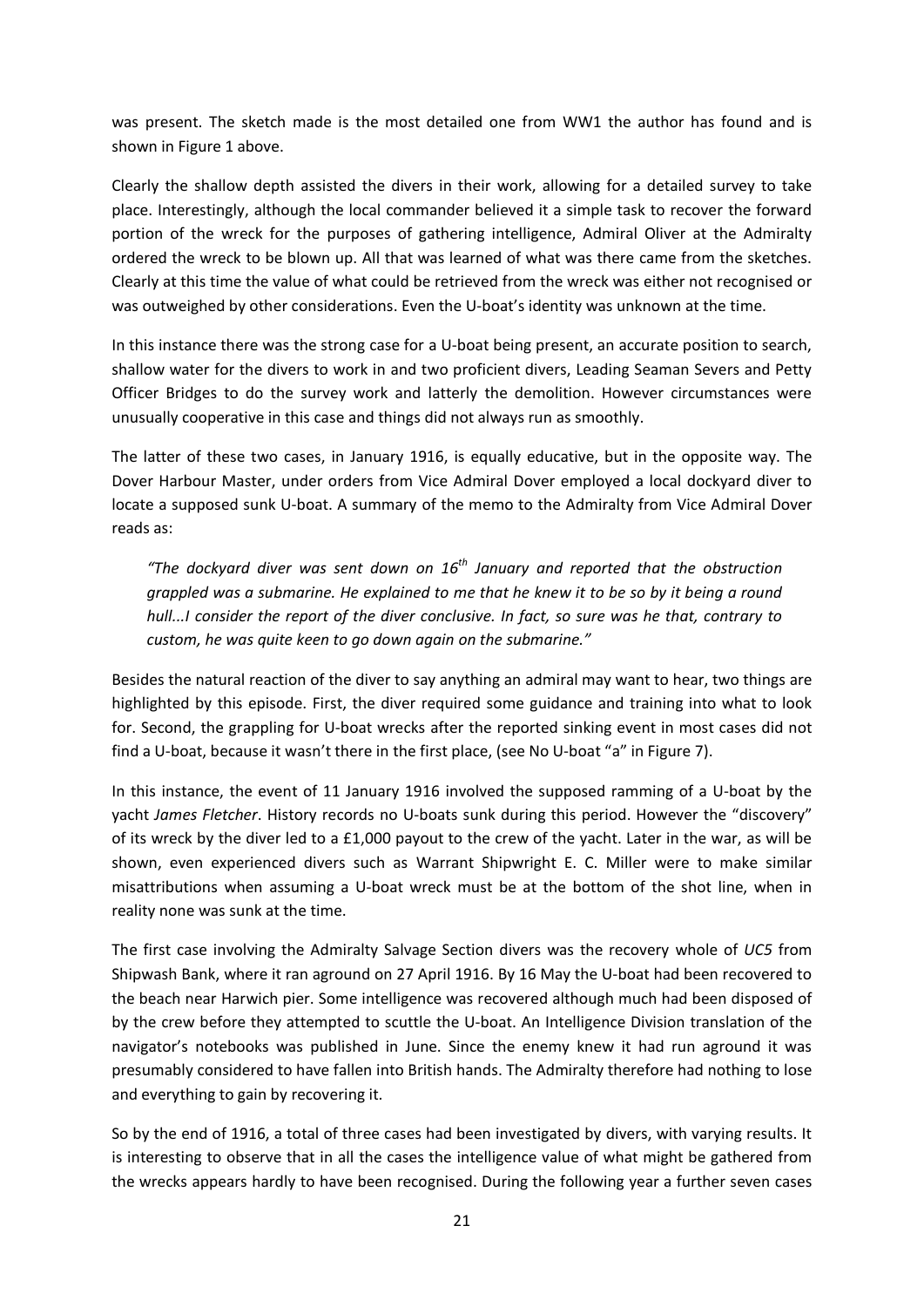involving sunken U-boats were investigated and the intelligence potential of what could be extracted from the wrecks became clear.

The year 1917 proved to be the turning point not only in the U-boat war itself but also in the way in which the Salvage Section and the Admiralty came to view what could be achieved by diving on the wrecks. WW1 was very much a war in which the coming to grips with modern technologies proved crucial. Likewise for the divers, 1917 was to be the year of learning, from which the successes of 1918 would emerge.

## **1917: The Year of Learning**

With hindsight the sinking of the liner serving as an auxiliary cruiser, HMS *Laurentic* on 25 January 1917 proved to be a key moment in the Tin Openers tale, although initially this was not recognised. The ship had been carrying 43 tons of gold bullion to pay for the war. Its recovery from the wreck was a strategic necessity. To achieve this from the depth of 22 fathoms, on 1 February the Salvage Section received Lt. Cmdr. G.C.C. Damant RN on secondment. Damant was a leading deep-diving and decompression expert and the retired Navy Inspector of Diving. He had the experience to conduct dives in open water to depths to which most Salvage Section divers did not venture. Just promoted to Warrant Shipwright, Miller followed Damant in July, also on secondment.



*Figure 2. The HMS Laurentic salvage team, probably after WW1. Now Commander, Damant is seated third from the left. It is likely that some of the others in this photo were part of the Special Section of 1918, probably to his right is Miller (David Masters).* 

Dives by naval divers in March off Sunderland recovered items from *UC32*, including a torpedo. Also a Intelligence Division translation of *UC32's* "Machinery History" was published in May 1917. The original could only have come from the wreck, either by divers or as flotsam. Perhaps this further indicated the potential for papers to be found within sunken U-boats. In December Damant, finished with the *Laurentic* salvage (see Figure 2) and in Portsmouth having completed a mining course at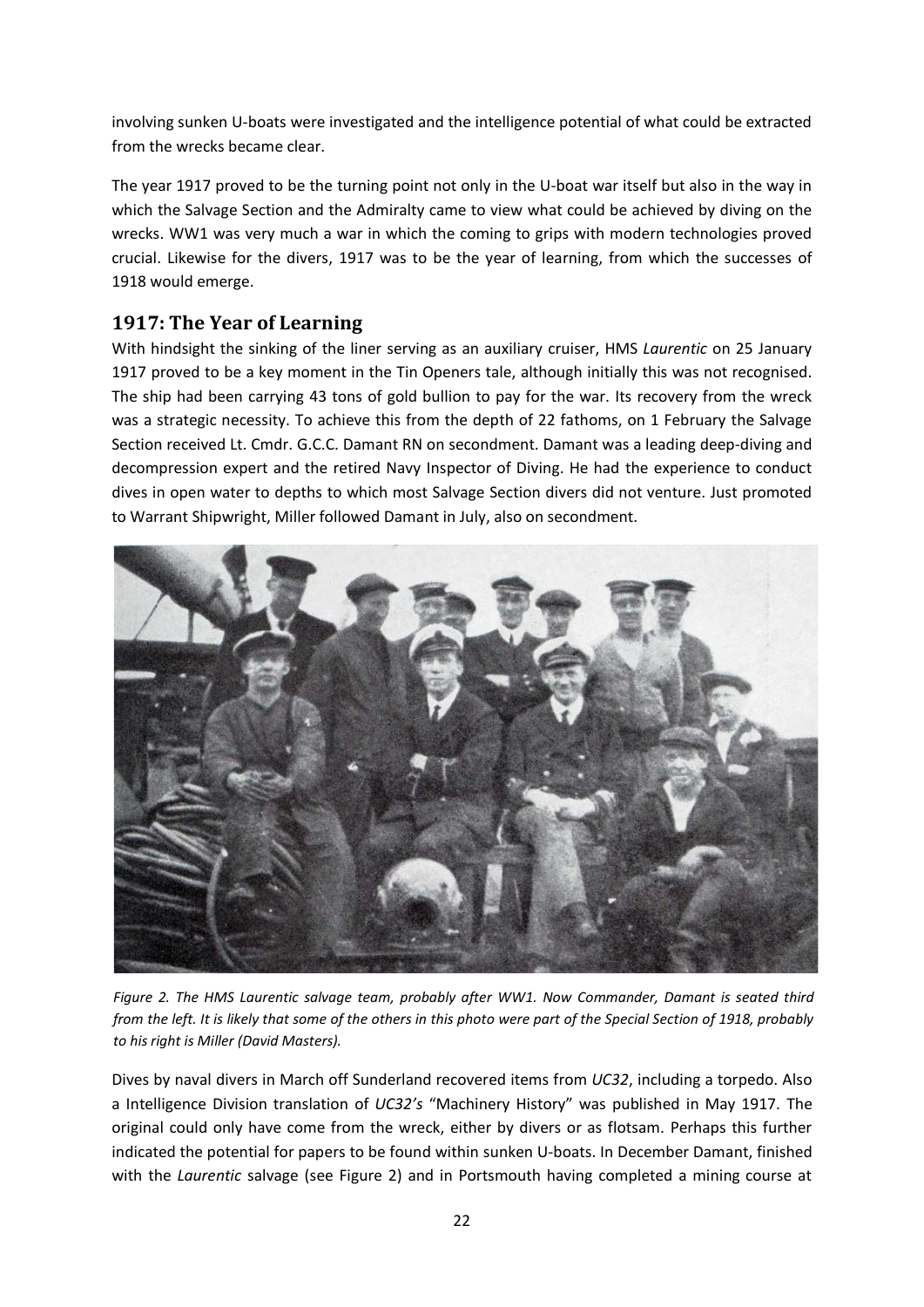HMS *Vernon*, supervised his first submarine project with the diving on *UB81*, although in this instance the divers were specifically aiding in an abortive attempt to recover the U-boat whole (see Figure 7). The team contained Salvage Officer Davis and the riggers who worked on *UC44*.

In fact it was the recovery whole in September of *UC44* off Dunmore, Ireland by Davis in *Racer,*  (using the two divers who worked on *UC5*) which proved for the Salvage Section to be the intelligence coup of 1917 (see Figure 3). Undoubtedly this was a key milestone in the understanding of what intelligence treasure troves sunken U-boats could yield. An Intelligence Division translation of *UC44's* "Machinery History" was published in January 1918. But equally the fact that the U-boat was beached in view of the public meant enemy discovery could not be discounted. Diving covertly, offered a far more secret way to gather valuable intelligence, if it could be achieved.



*Figure 3. UC44 secured from the sea between two lifting vessels. This was the first great intelligence coup involving the Salvage Section. Salvage Officer Davis is seen standing in the foreground on the lifting vessel (David Masters).* 

This might also be the reason why the salvage of *UC41* in the Tay estuary being conducted by Salvage Officer McGuffie aboard *Melita* was cancelled in October. In this case the lifting wires were in place and salvage barge *LC3* was ready. Salvage was reported as certainly possible, but the records do not detail why the cancellation took place, except to say it was "not desirable". The record refers to a naval officer, Lt. George returning to London with the confidential books (presumably the Intelligence Division series of publications on U-boat technology) just prior to the cancellation order. This has been misconstrued by previous historians as an episode where intelligence had been recovered. There is no evidence any was found. In fact confidential books had to be kept locked away. It is noted that McGuffie retained one copy of a book, when in fact *Melita* may not have had secure storage (it is known *Corycia* did not until Damant requested it). In May 1918 he was dismissed from the Salvage Section for incompetence and it is possible the retention of confidential books played a part in this.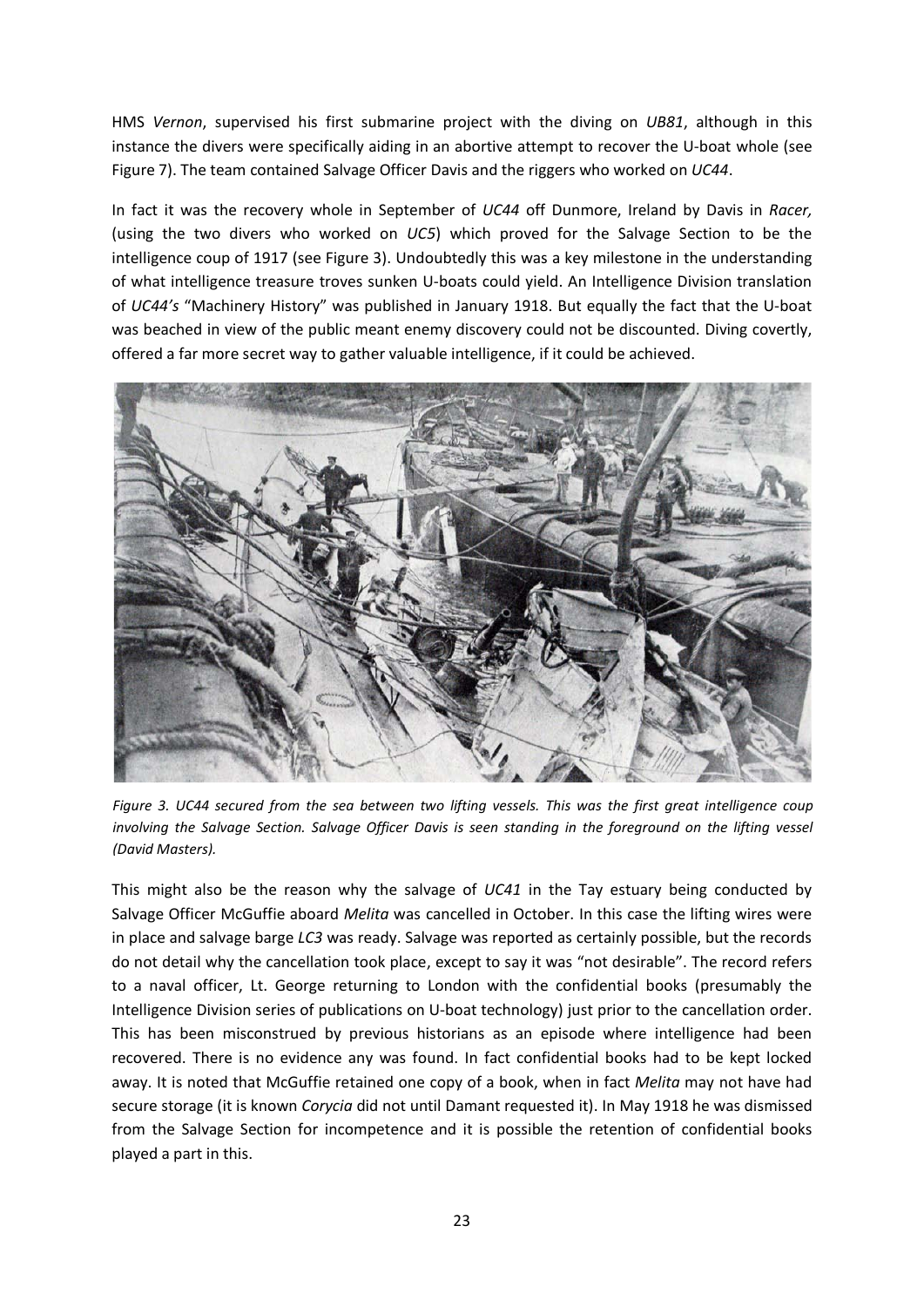Three unsuccessful cases (two in 1917 and one in early 1918) were perhaps even more educative than the successful ones in helping formulate policy in the future and they are worthy of some examination. The two unsuccessful cases of 1917 both involved some contribution from the Salvage Section. In the first case, off Penzance in May, a diver from Falmouth dockyard was deployed to find and confirm the destruction of a U-boat. Despite several attempts at the extreme depth of around 29 fathoms, only rocks were found. No U-boat is recorded as having been lost in this area, so consequently none was found (see No U-boat "b" in Figure 7).

In the second case, the Dover Command records reveal that it repeated the *James Fletcher* episode mentioned above, paying out £300 in November to the crew of HMAT *Wren* for the destruction of a U-boat off Dungeness on 4 August (see No U-boat "c" in Figure 7). This entire case contains an element of farce. It is recorded that on 13 September the wreck of a U-boat was identified by divers from Dover, in a search initiated on behalf of *Wren's* claim for prize money by the Captain of the Trawler Patrol. This immediately led to Salvage Officer, Commander Malet with YC *Anchorite* being ordered to Dover to begin salvage operations. The wreck was duly found and inspected on 28 September by salvage diver Self. This led to the somewhat ironic message:

#### *"Commander Malet reports supposed submarine destroyed by Wren is an old wreck"*

Clearly infuriated by this turn of events, Captain Trawler Patrol commissioned his own trawler equipped with divers from Inland Water Transport to find the errant submarine. Three wrecks and an anchor were found and Self's inspection was also reconfirmed. Unsurprisingly they did not find the U-boat wreck, because records show it was never there in the first place as no U-boats were lost at that time. Nevertheless such persistence paid off with the £300 reward being granted.

The third case in March to April 1918 describes how divers Miller and Oats were ordered to Falmouth on 24 March 1918. The following day Miller reported diving a U-boat in 21 fathoms off Newquay, which was lying on is port beam and broken amidships (see No U-boat "d" on Figure 7). Miller even drew a sketch (see Figure 4) to show the position of the shotline and the orientation of the wreck. Conditions were reported as being very tough with strong current and tidal surges, making in water decompression impossible. Salvage was not recommended by Miller, but Young noted that its location made it a tempting target. Finally on 24 April after an abortive search in Harwich in which no wreck was found, Damant visited the wreck site in a launch and confirmed conditions were not favourable and the project was abandoned.

What makes this case so interesting is that records show that the only U-boat operating in the area at the time of the reported sinking was *U55* which survived. In fact no U-boats are now known to have been sunk in the area and the supposed wreck has never shown up, despite searches as recent as 2013 on the bearings reported by Miller. Whatever Miller did actually see, it was not a U-boat. From Salvage Section records it appears this was Miller's first dive to examine a U-boat and one has to conclude that a lack of prior experience with U-boats was contributory to this false report. Interestingly, whether the Intelligence Division knew this case was a red herring is an interesting question, mainly because it is one of the only instances of wartime U-boat diving to be published during the period of secrecy after the war, when this episode is described in Newbolt's 1918 book. If false, what was the harm in releasing the details? (see Postscript).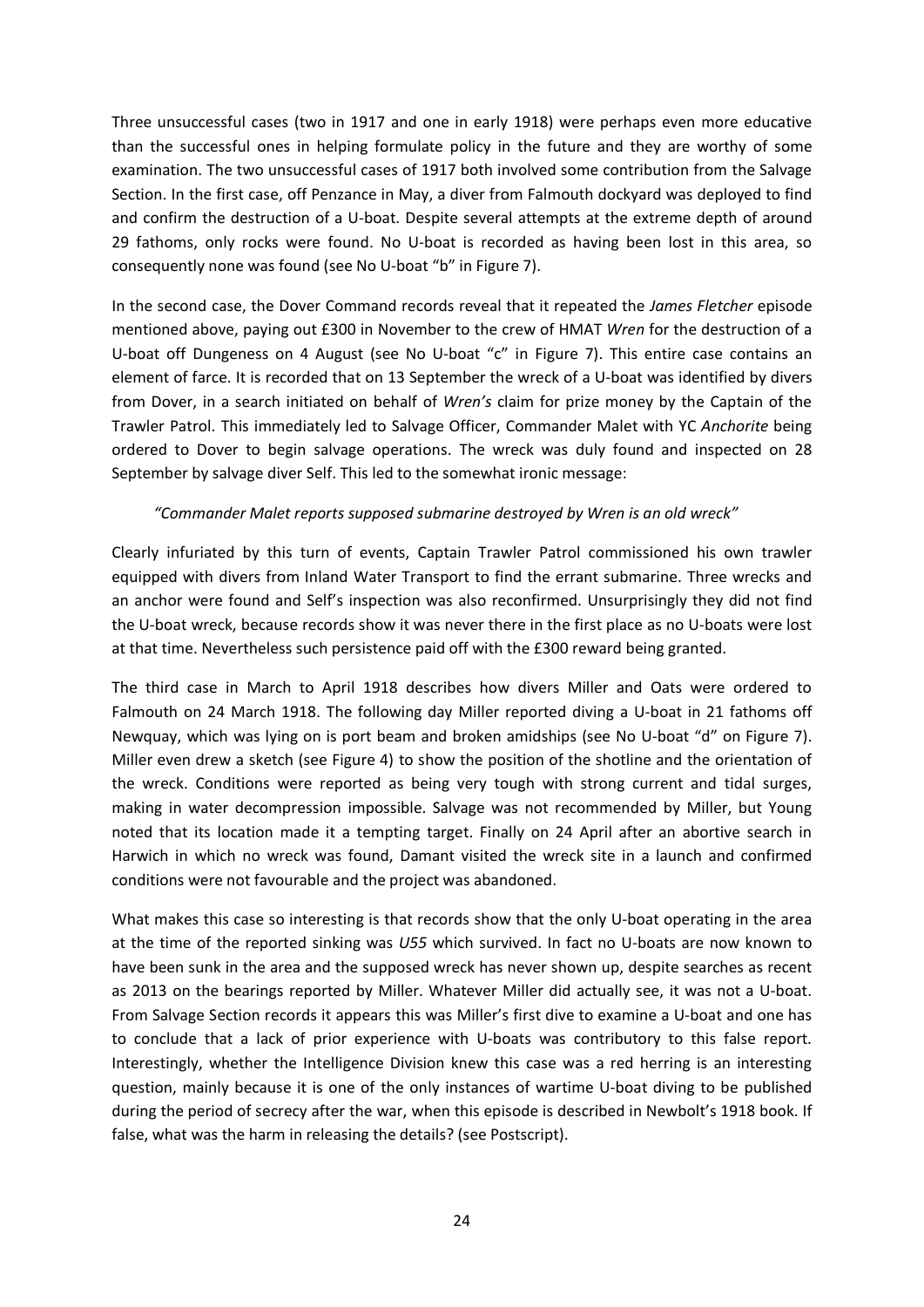This was not an auspicious start to a year which very shortly thereafter became characterised by success. The lessons of 1917 led to changes in policy in the Salvage Section itself but equally important were the restructuring at the Admiralty at the end of 1917 and similar organisational changes in the Dover Command at the same time, without which little would have changed.



*Figure 4. Diagram of the wreck of the submarine (No U-boat "d" on Figure XXX), as sketched by diver EC Miller in March 1918. Miller was commended for his work on this site, but records show no U-boat was sunk and no wreck has been found (National Archives).* 

In brief, in December 1917 at the Admiralty, failure to get to grips with the U-boat war saw the centralisers, Jellicoe and Oliver moved out and Wemyss moved in as First Sea Lord. This coincided with a significant decentralisation and expansion of the Intelligence Division, which was to significantly benefit the Salvage Section's U-boat efforts. It has been said that this restructuring led to an intelligence organisation more akin to that seen in the Admiralty in WW2.

At Dover, by December 1917, the minefield (which finally shut off the Channel to U-boats in September 1918 and created several relatively easily accessible U-boat wrecks) was being completed. When ordered to, Admiral Bacon of the Dover Command refused to illuminate it, fearing a German raid. When compelled to do so, the same night saw a U-boat (*UB56*) dive into the minefield to its destruction. This episode, compounded by his association with Jellicoe saw Bacon dismissed. In came the aggressive Keyes who took a keen interest in the activities of the divers.

#### **1918: The Year of Success**

The winds of change at the Admiralty were not slow to reach the Salvage Section. The office staff became signatories to the Official Secrets Act in January, enabling them to handle secret information. Importantly on 29 March, a memo from Director Intelligence Division proposed the establishment under two officers and four divers of a Special Section dedicated to salvage work on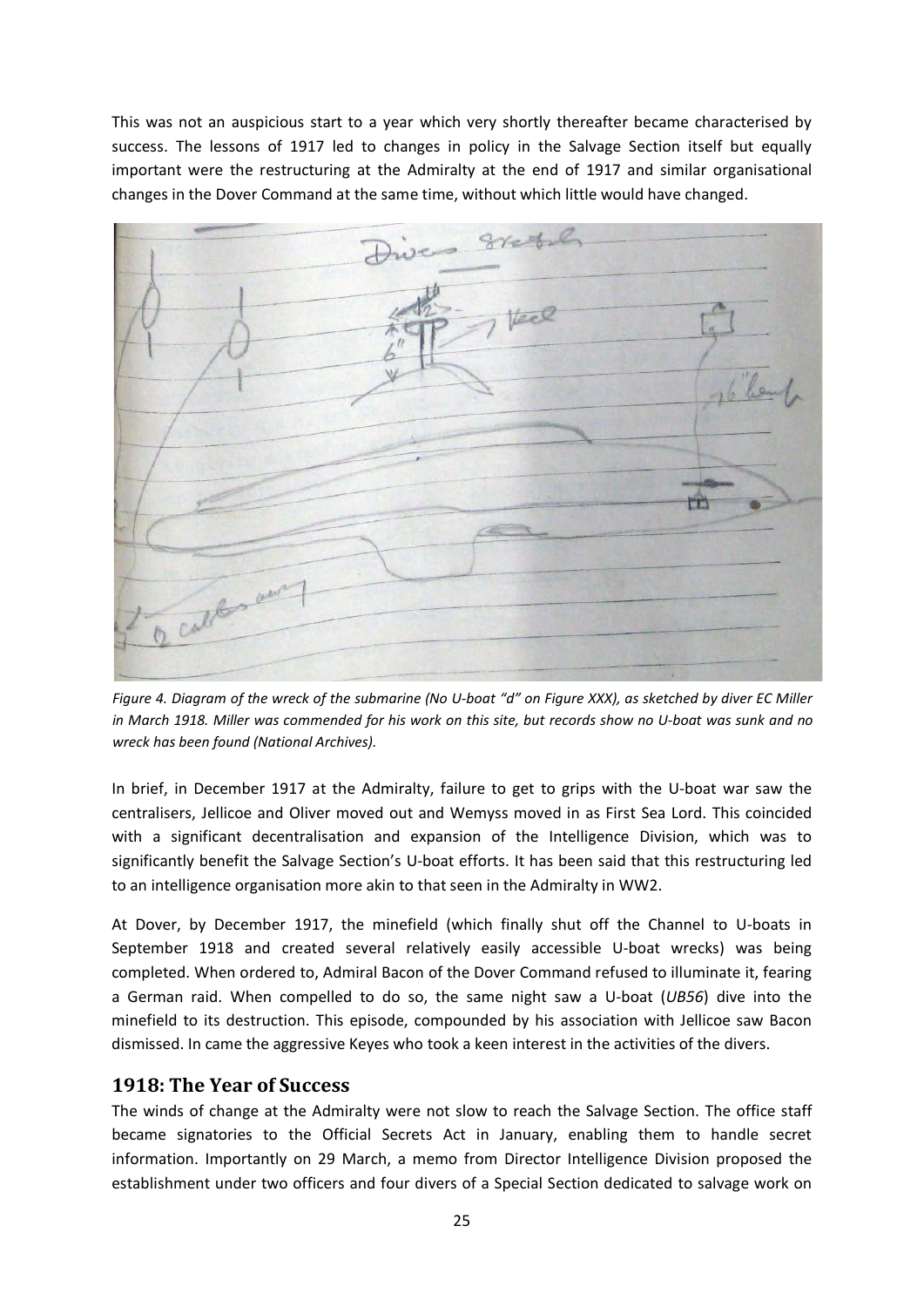U-boats. It was to be trained by intelligence officers in the details of enemy submarines and weapons and was to be on standby for any opportunities. Damant and Miller were ordered to set it up and by May it was operational, with Damant promoted to acting Commander. Moreover, Director DNE was to be given access to reports of sunken U-boats from which to make suggestions as to which cases may lend themselves to salvage work.

It also is interesting to note that during March 1918, the entire staff and structure of the Salvage Section itself was also subject to reorganisation. While probably aimed at dealing with its increased workload, it seems also to have had a number of repercussions regarding U-boat work. The Salvage Section was able to issue a Fleet Order in May directing how sunken submarines were to be correctly buoyed, before requesting divers to examine them. In fact, the Salvage Section made it clear to its local offices that salvage divers would not be made available to check U-boat positions in the future. This was the sole preserve of the Special Section under Damant and they were not to be called upon for "expeditions which have often proved fruitless." Sites were expected to be confirmed U-boat kills, located and properly buoyed before the Special Section would be sent.

The Special Section is forever associated with the tug *Moonfleet*. Built in Millwall in 1917 and destined for Argentina, it was requisitioned in November and converted into a diving vessel. *Moonfleet* was a 100ft steel ship of 145 tons. It proved too small for the decompression chamber allocated to it which was not fitted. Divers were trained on *Moonfleet* specifically for U-boat work and it was accepted in the Salvage Section as a specialised skill. The names of some of the divers who worked on *Moonfleet* are also recorded and notably include Miller, Leading Seaman Edwin Blachford and Able Seaman George Clear, all who had worked on *Laurentic* and had been specially requested by Damant to form the core divers of the Special Section. They were not paid, nor trained as salvage divers, but came to specialise in their own brand of recovery work.

So it was in early May that the Special Section in the newly fitted out *Moonfleet* began work. Its first case proved frustrating. *UB16* had been torpedoed off Harwich and its commander (Olzs. von der Lühe) plucked from the sea but minesweepers failed to locate the main body of the wreck and the divers only found pieces. Now working closely with the Intelligence Division's Cmdr Cooper, this case was abandoned on 19 May and the Special Section headed to Dover.

Two days later work began on *UB33* which had been mined on 11 April. With the wreck found and securely buoyed, the Special Section began work. After surveying the wreck, which was found to have been mined aft, the commander's (Olzs. F Gregor) body was recovered from the conning tower, inspected by Cooper of the Intelligence Division and after several items had been found, it was buried at sea. A largely factually correct account of the diving on this wreck was published by R H Davis in 1935. Davis certainly knew some of the protagonists. He states that the commander was found to have been shot in the stomach and head. It was presumed that this happened to prevent him from opening the conning tower hatch to escape from the sunken U-boat.

On Damant's recommendation, full recovery of the wreck was cancelled and the divers went to work to recover whatever intelligence they could find. Four days later, the divers, experienced with explosive charges from their work on *Laurentic*, blasted off the conning tower with 45lbs of TNT. The following day the bridge helm and compass were recovered and the lower hatch blasted open, allowing the divers inside. It was noticed that the explosion had set one of the torpedoes running and it was found hanging half way out of its tube.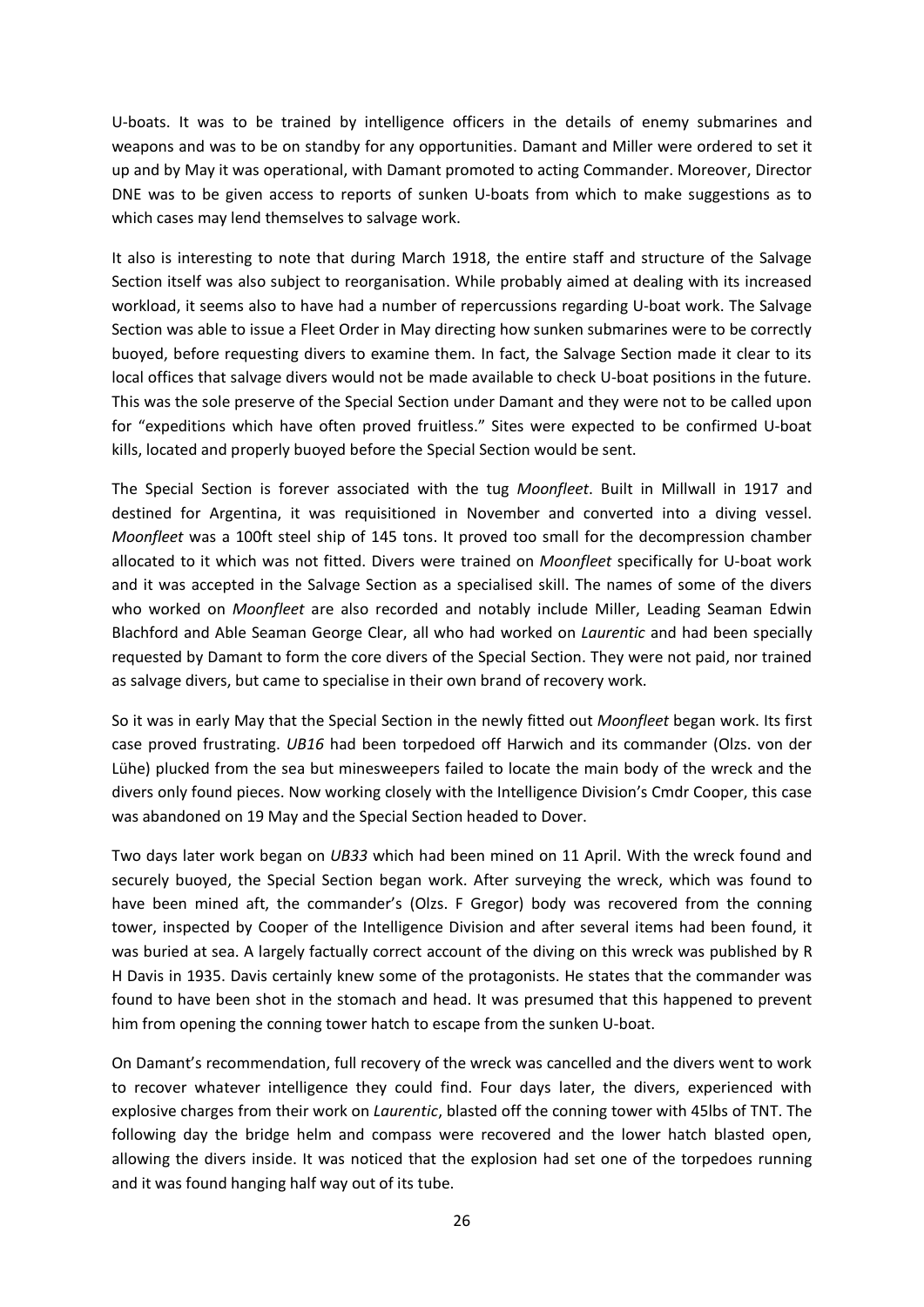Now on the scent of treasure of a different nature, Miller was noted as working particularly zealously and was rewarded on 29 May with the first great intelligence haul recovered by a diver from a U-boat during the war; which must have contributed greatly to his 1919 DSC awarded for "distinguished services in connection with dangerous and important salvage work". The same evening a car with the "heavy" precious cargo delivered it to the Admiralty.

Two days later the Special Section was ordered to Immingham, where the usual frustrations returned when the wreck (supposedly *UC75*) could not be located and only the long sunk *UC39* was found and examined. The next case in Harwich brought further success and also a salutary lesson in the use of explosives on sunken U-boats.

ON 26 June *UC11* had been witnessed to sink after striking a mine it had laid on an earlier patrol. Easily located and buoyed, the Special Section were on the wreck two days later. Employing the same method as on *UB33*, this time 100lb of TNT liberated the conning tower on the  $30<sup>th</sup>$ . The following day another 100lb was used to open up the lower hatch. This caused a sympathetic detonation of the U-boats mines (which had been noted as still being fully on board). Valuable intelligence floated to the surface and the divers found more in the wreck. The following day the Special Section left for Dover, where it remained for three months. Miller was transferred to Davis aboard *Corycia* in June to work on *UB74* off Portland. The two other divers aboard *Moonfleet*, who had come from the *Laurentic* salvage team now come to the fore; Blachford and Clear. The names of other Navy divers who possibly worked on *Moonfleet* during this time are not recorded apart from PO Balson who was aboard until 19 June. During the summer of 1918 Damant continually reported he was short of divers.

Dover, with its well patrolled and extensively buoyed minefield offered the best possibilities to locate sunken U-boats to dive. Work on a number of sites followed, interspersed with the discovery of mined U-boats which were considered too old to yield valuable intelligence. A list of the sites dived is given in Table 1. Until late August, rewards for persistently trying to recover intelligence from the wrecks remained scarce, with only *UB55* yielding "some material". The use of explosives was reluctantly used on *UC64* to affect entry into the control room, but fell out of favour after an attempt to blow out the forward hatch of *UB55* resulted in the detonation of at least one torpedo.

The Special Section began its final run of successful cases on 29 August when it arrived on top of the wreck of the mined *UB109* just after the last survivors had been rescued. Noting that the use of explosives would not be used, they forced their entry into the control room by entering the wreck through the forward hatch and passing out the bodies and other material recovered through the conning tower. The "inside" divers are mentioned as Blachford and Clear. They were the ones who had to squeeze inside the hatchways and work in unimaginably difficult conditions. A great haul of fresh intelligence emerged. This ended *Moonfleet's* diving in the Dover area until after the war.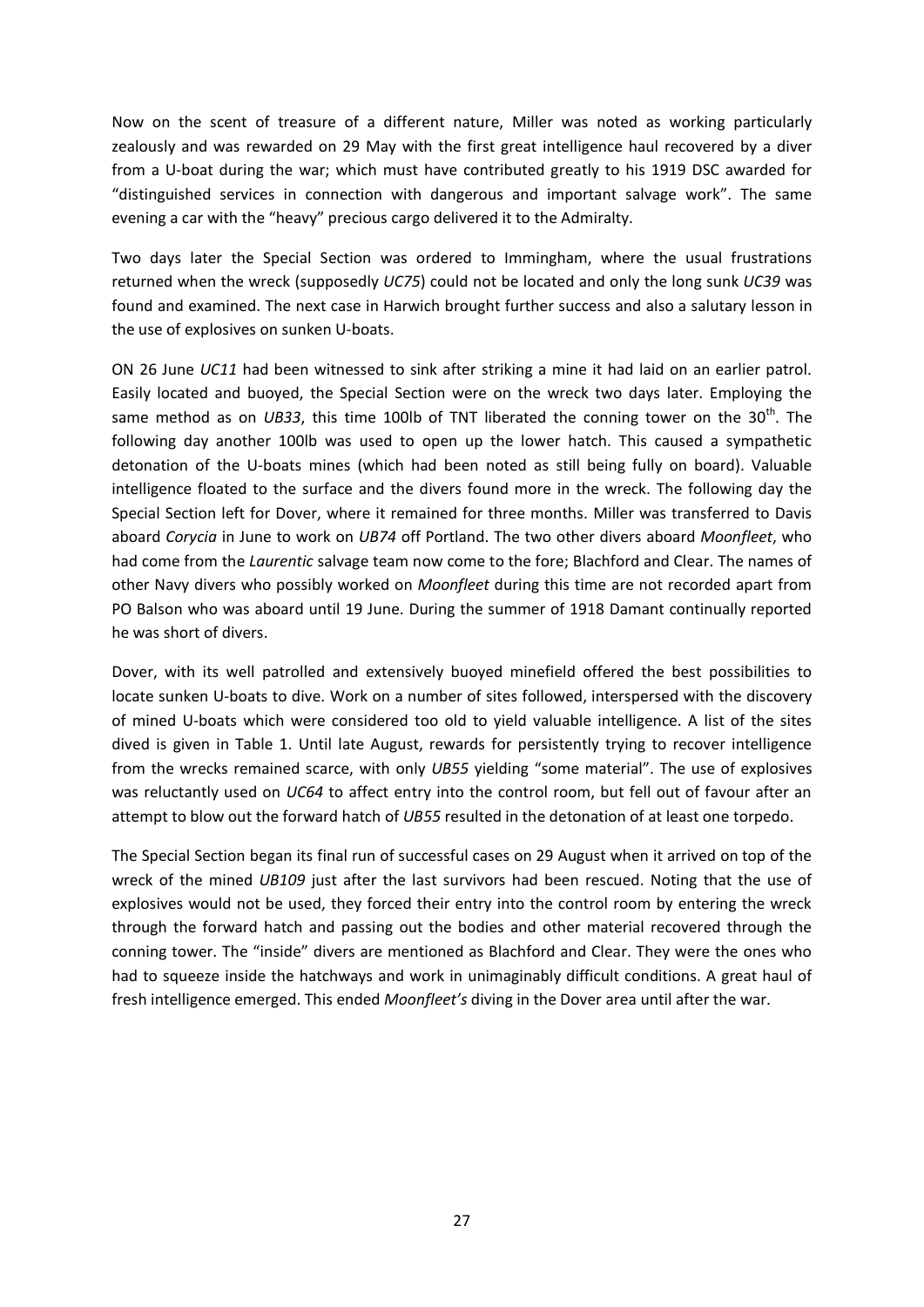

*Figure 5. Left: the water stained weather cipher book from the wreck of UC70 (National Archives). Right AB George Clear DSM, one of the divers who recovered intelligence from several U-boats in 1918 (HDS Divers Index).*

Moving north, Damant and the Special Section this time aboard *Corycia* worked on the recently discovered wreck of *UC70* off Whitby from 4 October. Working as they had on *UB109*, with one diver inside and one by the hatch, they slowly cleared the wreck, searching for intelligence. The non use of explosives made the work hard going but afforded the divers the opportunity to see a fresh U-boat wreck in detail.

"Inside" divers (Blachford and Clear are mentioned again) noted that some of the crew had probably been alive on the bottom after it sunk. One body at least had its throat cut. Also several locked steel boxes, resembling the type found in *UB33* which held the first great intelligence haul were recovered and found to contain nothing more than tinned food and sausages. The locked canvas bag recovered contained potatoes; such was the state of food shortages in Germany. Finally on October 14 they reached the wireless room and "valuable material" was on its way to London (see Figure 5). Both divers received the DSM in July 1919. As with Miller's DSC it is not explicit whether it was awarded for their work on *Laurentic*, U-boats or both.

An abortive case off the Tees followed before Damant and *Corycia* made their way to Scapa Flow for their last case of the war, *UB116*. Diving commenced on 1 November and books and papers immediately began to be recovered as the divers edged their way through the usual debris towards the control room. On the day of the Armistice more intelligence was recovered, along with the deck gun. Salvage Section divers arrived and plans were made to lift the U-boat using *YC10*, recently successful in recovering *UB110* (see below) and a sketch of the wreck was made, showing the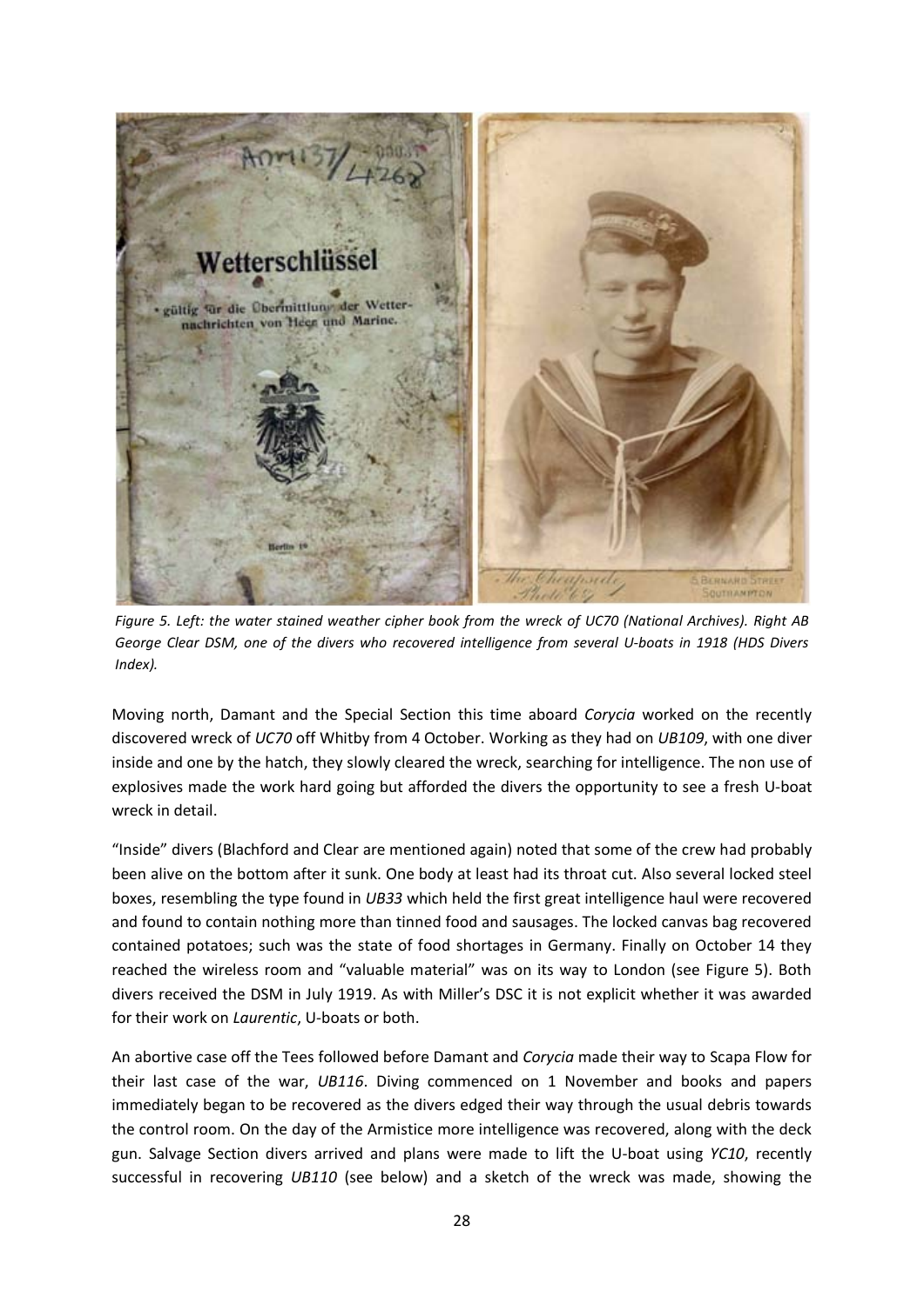damage to it (see Figure 6). However on 14 November, with the war now over, the Intelligence Division cancelled all further work on the wreck and the site was abandoned. This ended the wartime contribution of the Special Section.

Aside from the work of the Special Section, two other important U-boat cases were worked on by the Salvage Section in 1918. First, *UB74* sunk off Portland in May was extensively worked on by Davis aboard *Corycia*, with Miller joining him in June. Explosives were used to widen the forward hatch. Unlike *UB55*, the torpedoes did not detonate. The conning tower was also removed using explosives. In the only case not involving the Special Section under Damant, intelligence material was recovered from this wreck. Conditions, due to its exposed position were difficult and the dives were interspersed by bad weather and the repeated need to re-buoy the site. As a consequence diving continued into September. Miller suffered a period of illness during this case, although its reasons are not stated.

In addition to the above, the diver who has been inside wreck reports that debris and pieces found give the impression that a torpedo has exploded internally. 20 Julie ommander. R.N.R. Salvage Officer. domage diagram of Rough

*Figure 6. Salvage Section divers sketch of the wreck of UB116 drawn to assist in the aborted plans to recover the U-boat whole from Scapa Flow (National Archives).* 

Another U-boat, *UB110* was recovered whole from the seabed by Wheeler and Kay using the lifting barge *YC10*. *UB110* had been sunk with survivors in July. Salvage operations began in August. On October 5, the salvaged wreck was handed over to the Intelligence Division in the Admiralty dock, Jarrow. The extent of the intelligence recovered was reported as very extensive.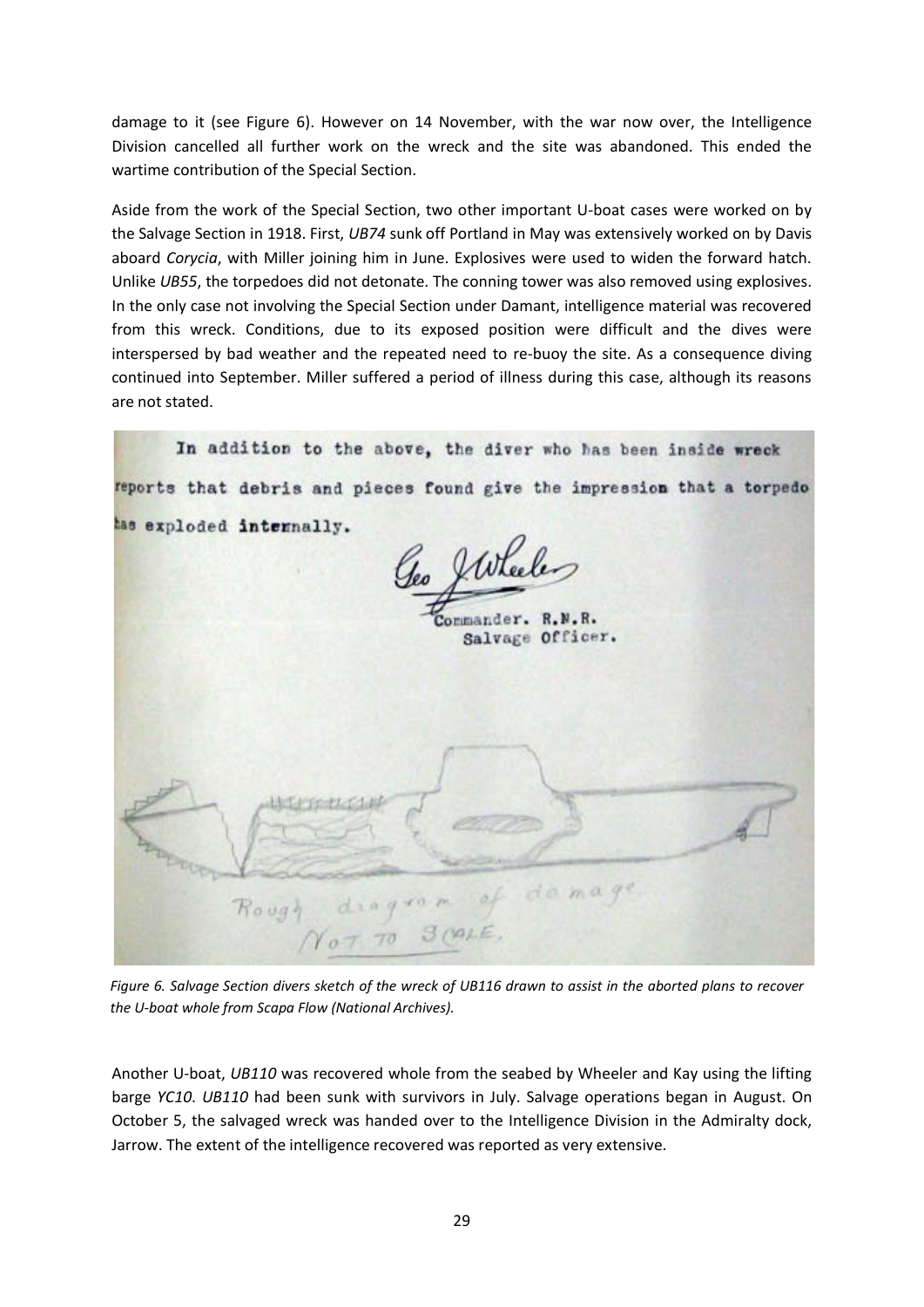So successful had the Special Section been in the summer of 1918 that by August a diving school for special service and further specialist diving vessels, beginning with *Ceto* were planned. There was to be one in each Salvage Section base. Presumably the end of the war terminated this project. However, 1918 was not a year where the old problems disappeared entirely. Aside from the cases previously mentioned, both at Immingham and Falmouth time was wasted searching for difficult or non-existent cases. Nevertheless the tide had turned and the Salvage Section could be justifiably proud of its achievements. The Special Section had prized intelligence from five sunken U-boats, Davis another and *UB110* added a seventh. Prior to 1918, only *UC44* had yielded her secrets to the Salvage Section, although intelligence had come to the Admiralty from other wrecks and crashed Zeppelins.

#### **Where the Tin Openers are known to have dived**

Figure 7 and Table 1 show the locations where it has been verified by archival research that divers were deployed to U-boat wrecks. It does not include the cases where divers were sent for but not used because the wrecks could not be located. Damant commented in a letter to the Salvage Section in 1918 that to have counted these instances would have doubled the number of cases he could list. Also, there are likely to be other cases where divers were deployed to non U-boat wrecks, where there is insufficient information to plot them on a map. For example, during May 1918 Damant's telegrams to the Salvage Section reveal that his divers examined several non-submarine wrecks in the Folkestone area on one tide, and then carried out their U-boat work on the other.

So fast came the discoveries around Dover in 1918, that record keeping could hardly keep up. There was a very noticeable attempt in 1918 to accurately catalogue where the Salvage and Special Sections had been diving on U-boats. Damant was requested to write a list of where the divers had been, which he duly sent in. Perhaps as a result of this episode it is noted in the records that Damant was later furnished with a typewriter and desk whilst on *Corycia*. It is clear from the Dover and Damant records though, that *UB55* somehow got listed as two different wrecks, although it is unclear whether this oversight is simply bureaucratic or that the divers did not recognise they had been on it previously. Equally mysterious is the nonexistent U-boat wreck described as lying next to the wreck of *UB58* and the enigmatic case of *(UC79)*, detailed in the author's 2014 UNESCO paper and also in his 2014 book.

Research into this paper has not looked at the records of any of the other Fleet bases asides Dover. It is likely that some diving activity may be found at other commands. For example, there is a known abortive attempt to find a submarine of Ardrossan in the Salvage Section records. Also, a note in Keyes' diary for 16 August 1918 mysteriously points to another diving group looking for a submarine on the Bergues Bank, Belgium. Moreover there are some short gaps in the timelines for Miller and Damant. But nevertheless, the number of actual U-boats found and dived is most probably accurate, as any discovered U-boats will have most likely involved the Salvage Section at some point; especially from 1916 onwards. One absence from this list is *UC47*, where Spindler's reference to it being dived cannot be reconciled with any other source. It seems more likely that if intelligence was found on the site, it was probably recovered floating on the surface.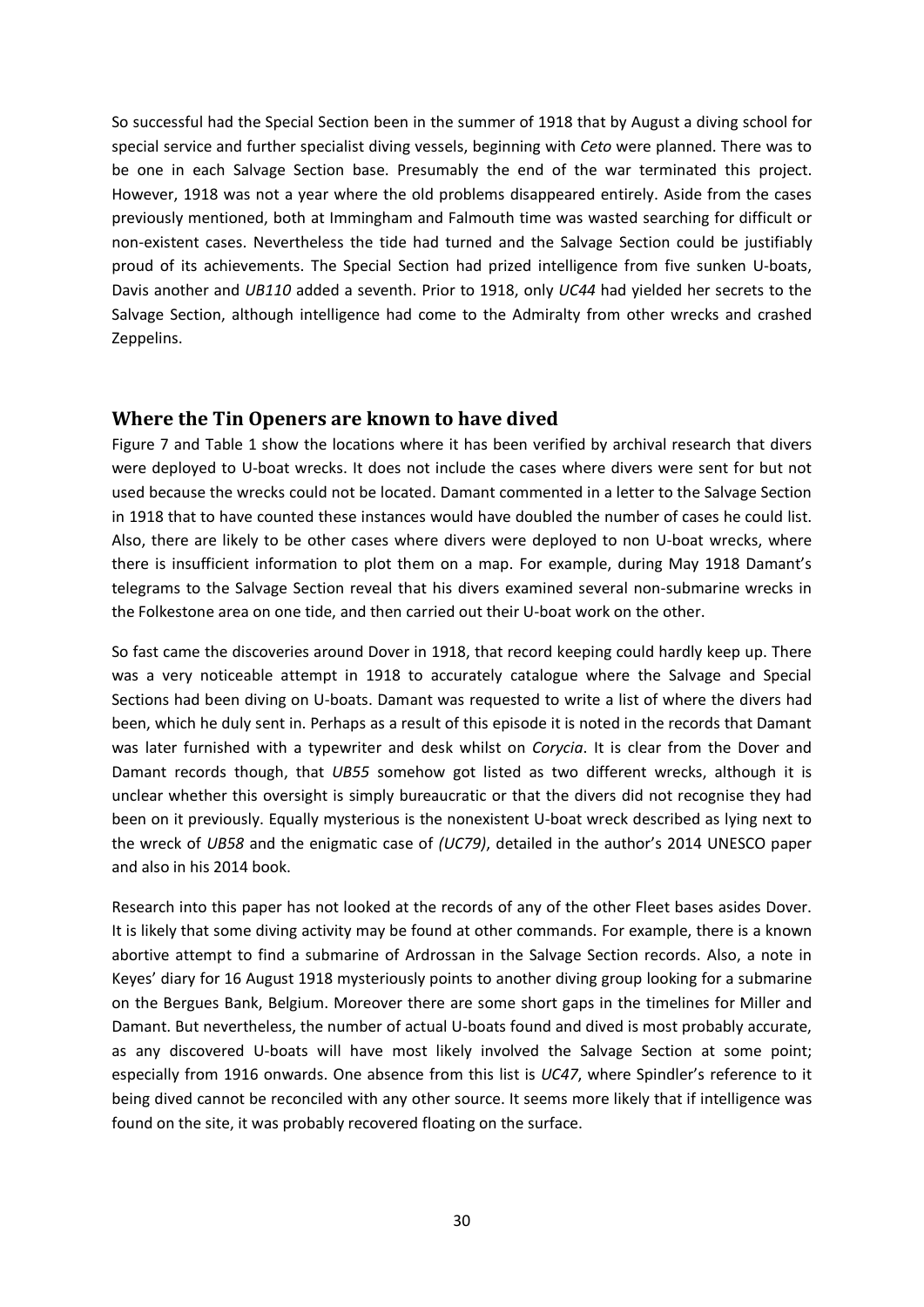

*Figure 7. Map showing the locations of all the confirmed sites investigated by divers in WW1. While most are now known U-boat wrecks, others have been found to not exist and other cases were found by divers during the war to be not present or to be shipwrecks. The brackets around (UC79) denote that this is an unconfirmed identification of the wreck itself (Innes McCartney).*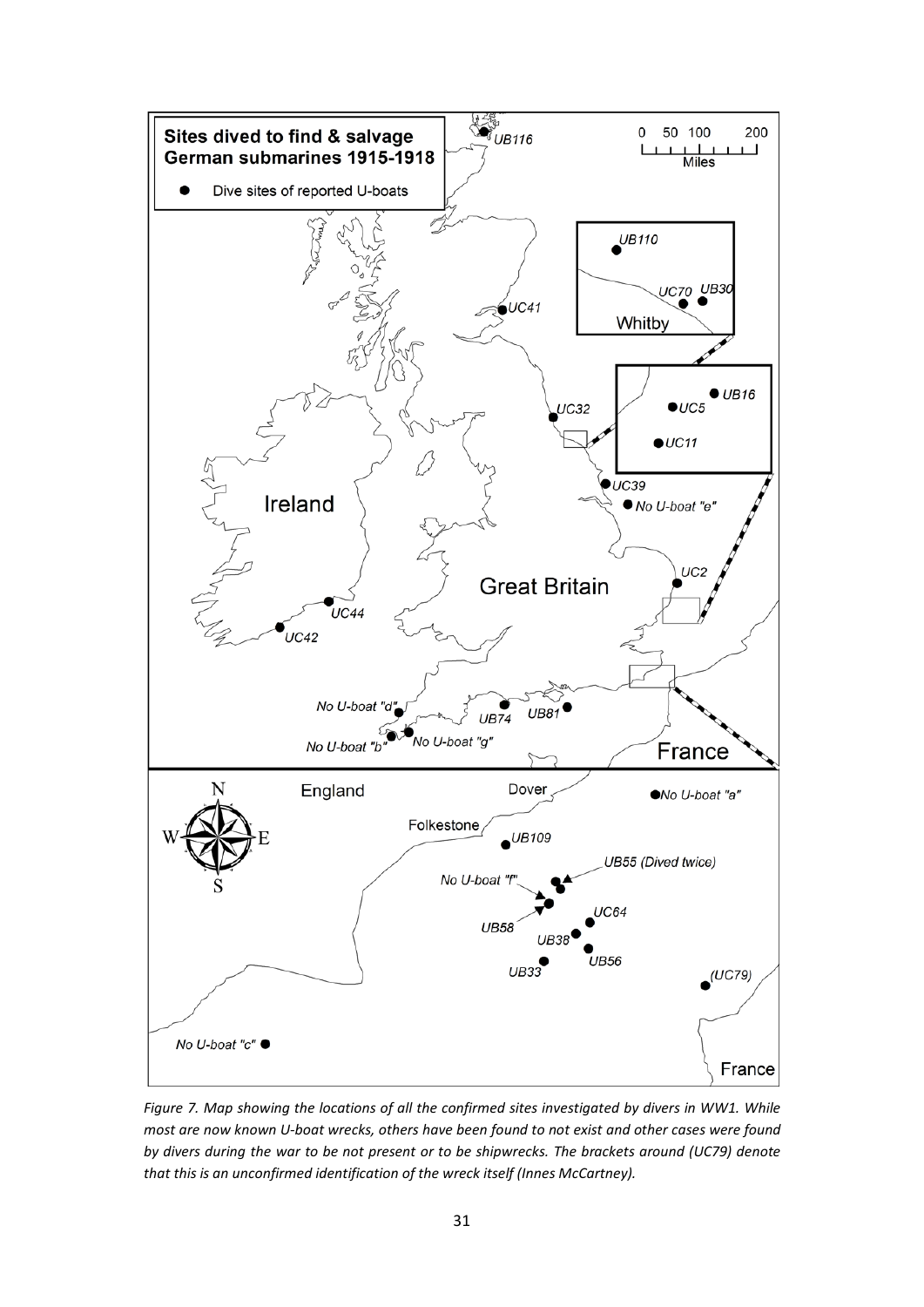| Name             | <b>Dates</b>                              | <b>Base</b> | Supervisor                                                                                | <b>Depth</b>    | <b>Notes</b>                                                                                                                                                                                      |
|------------------|-------------------------------------------|-------------|-------------------------------------------------------------------------------------------|-----------------|---------------------------------------------------------------------------------------------------------------------------------------------------------------------------------------------------|
|                  | (Approx)                                  |             | & Vessel                                                                                  |                 |                                                                                                                                                                                                   |
| UC2              | 02/07/1915 to<br>24/08/1915               | Lowestoft   | <b>Ballard</b><br><b>HMS Halcyon</b>                                                      | 8 fathoms       | Wreck investigated and then blown up. Divers<br>Severs (RN) & Bridges (Chatham). Not Salvage<br>Section.                                                                                          |
| No U-boat<br>"a" | 16/01/1916 to<br>16/01/1916               | Dover       | King's Harbour<br>Master<br>not known                                                     | not stated      | Dockyard diver finds "U-boat" wreck. Payout<br>James Fletcher crew followed. Not Salvage<br>Section.                                                                                              |
| UC5              | 01/05/1916 to<br>16/05/1916               | Lowestoft   | Young<br>Ranger                                                                           | 8 feet          | U-boat salvaged whole. Limited intelligence<br>recovered. One diver is listed as PO Gohm.the<br>other was probably PO FP Eaglestone.                                                              |
| <b>UC32</b>      | 24/02/1917 to<br>30/03/1917               | Sunderland  | SNO Tyne<br>$2 \times$ MLs, $2 \times$<br>Drifters, 1 x<br>Lighter, HMS<br><b>Bonetta</b> | 6 fathoms       | Torpedo & director recovered. Divers<br>mentioned Lt Collier of HMS C13 & PO E W<br>Crafter CSC.J.5351 of HMS Bonaventure.                                                                        |
| No U-boat<br>"b" | 30/05/1917 to<br>09/06/1917               | Penzance    | Young<br>Local Trawler                                                                    | 28.5<br>fathoms | Diver from Falmouth dockyard                                                                                                                                                                      |
| <b>UC44</b>      | 08/08/1917 to<br>10/12/1917               | Dunmore     | Davis<br>Racer                                                                            | 14<br>fathoms   | Stripped under cliffs in view of public. Taken<br>into 30ft of water and dumped 21/11/1917.<br>Important intelligence recovered. Divers were<br>Gohm.& Eaglestone, the latter awarded the<br>DSM. |
| <b>UC41</b>      | 23/08/1917 to<br>08/10/1917               | Dundee      | <b>McGuffie</b><br>Melita                                                                 | 11<br>fathoms   | cancelled<br>$2/10/17$ ,<br>presumably<br>Salvage<br>because UC44 successful. No intelligence<br>recovered.                                                                                       |
| <b>UC42</b>      | 02/11/1917 to<br>11/12/1917               | Queenstown  | not known                                                                                 | 15<br>fathoms   | Diver from Queenstown dockyard. U-boat<br>identified by brass plate. No intelligence<br>recovered. Not Salvage Section.                                                                           |
| No U-boat<br>"c" | 26/09/1917 to                             | Dover       | Malet<br>Anchorite                                                                        | not stated      | "submarine destroyed by Wren is an old<br>wreck" Diver recorded as Self                                                                                                                           |
| <b>UB81</b>      | 30/12/1917 to<br>18/02/1918               | Portsmouth  | Damant<br>Dockyard<br>vessel                                                              | 15<br>fathoms   | Lift abandoned in winter 1917 after a long<br>spate of poor weather.                                                                                                                              |
| No U-boat<br>"d" | 24/03/1918 to<br>28/04/1918               | Newquay     | Vine<br>Local Drifter                                                                     | 21<br>fathoms   | Recommended by Damant as too difficult to<br>lift. No U-boat wreck known in area. Diver<br>Miller.                                                                                                |
| <b>UB16</b>      | 03/05/1918 to<br>20/05/1918               | Harwich     | Damant<br>Moonfleet                                                                       | 14<br>fathoms   | Could only find fragments of wreck, even<br>though U-boat captain survived sinking                                                                                                                |
| <b>UB33</b>      | 21/05/1918 to<br>30/05/1918               | Dover       | Damant<br>Moonfleet                                                                       | 14<br>fathoms   | Lifting cancelled and explosives used. Miller &<br>Clear recorded in report.                                                                                                                      |
| UC39             | 31/05/1918 to<br>13/06/1918               | Immingham   | Damant<br>Moonfleet                                                                       | 17<br>fathoms   | Looking for UC75 - not found. But found the<br>older UC39                                                                                                                                         |
| <b>UB74</b>      | 01/06/1918 to<br>03/09/1918               | Portland    | Davis<br>Corycia                                                                          | 21<br>fathoms   | Gelignite used. Gun removed. Miller present<br>on site from June also Balson mentioned.                                                                                                           |
| UC11             | 28/06/1918 to<br>02/07/1918               | Harwich     | Damant<br>Moonfleet                                                                       | not stated      | TNT used twice - 2nd occasion ignited mines.<br>Important intelligence recovered.                                                                                                                 |
| UC64             | 04/07/1918 to<br>02/08/1918               | Dover       | Damant<br>Moonfleet                                                                       | 22<br>fathoms   | Explosives used to blow away tower and<br>widen lower hatch. Little intelligence found.                                                                                                           |
| <b>UB110</b>     | 02/07/1918 In<br>dry dock on<br>5/10/1918 | Redcar      | Wheeler & Kay<br>YC10                                                                     | not stated      | U-boat salvaged whole. Important intelligence<br>recovered. Divers: Hommet & Morris (RN) &<br>Oates (dockyard).                                                                                   |
| <b>UB55a</b>     | 15/07/1918                                | Dover       | Damant<br>Moonfleet                                                                       | not stated      | The site dived was probably UB55 (first time)                                                                                                                                                     |
| <b>UB38</b>      | 16/07/1918                                | Dover       | Damant<br>Moonfleet                                                                       | not stated      | Located small U-boat sunk for some moths.                                                                                                                                                         |
| No U-boat<br>"e" | 18/07/1918 to<br>28/07/1918               | Immingham   | Wheeler                                                                                   | 12<br>fathoms   | Large steamer located. Previously stated by<br>Navy divers to be a large U-boat.                                                                                                                  |
| (UC79)           | 07/08/1918                                | Dover       | Damant<br>Moonfleet                                                                       | 18<br>fathoms   | UC damaged fwd with much marine growth                                                                                                                                                            |
| No U-boat<br>"f" | 09/08/1918                                | Dover       | Damant<br>Moonfleet                                                                       | not stated      | "blown to pieces - very old" No wreck known<br>at position                                                                                                                                        |
| <b>UB58</b>      | 10/08/1918 to                             | Dover       | Damant                                                                                    | not stated      | Bows blown off - down several months.                                                                                                                                                             |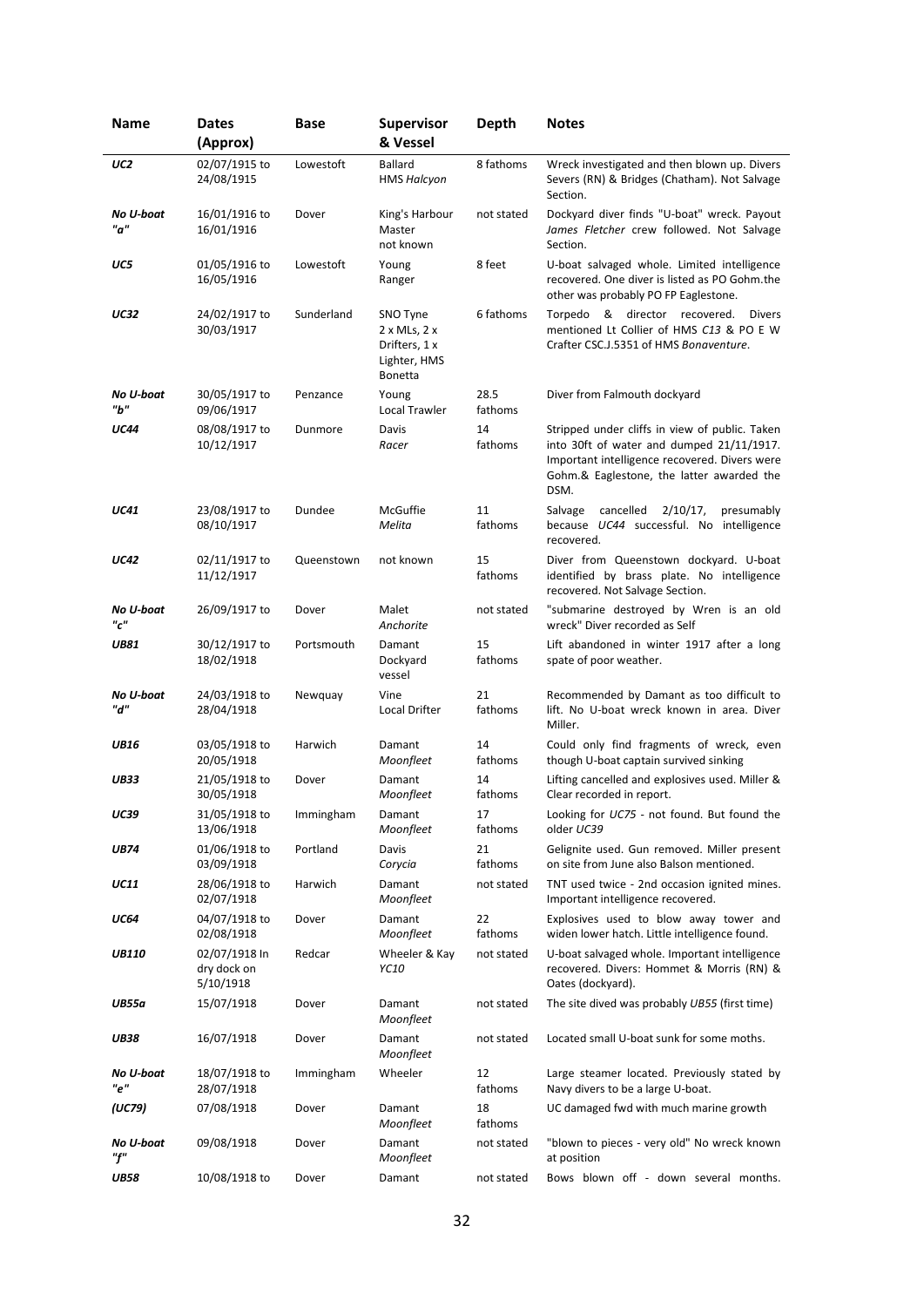|                  | 12/08/1918                  |            | Moonfleet            |                 | 105mm gun removed.                                                                                                                                          |
|------------------|-----------------------------|------------|----------------------|-----------------|-------------------------------------------------------------------------------------------------------------------------------------------------------------|
| <b>UB56</b>      | 12/08/1918                  | Dover      | Damant<br>Moonfleet  | not stated      | Found old U-boat - stern blown in and full of<br>sand                                                                                                       |
| UB30             | 13/08/1918 to<br>15/08/1918 | Whitby     | Wheeler<br>Not known | 27.5<br>fathoms | Some items recovered steering & compass.<br>Abandoned to concentrate on UB110                                                                               |
| <b>UB55b</b>     | 14/08/1918 to<br>22/08/1918 | Dover      | Damant<br>Moonfleet  | not stated      | 88m gun removed. Explosives used which<br>blew up bow torpedoes. "Found" on 14/8/18<br>but probably first dived on in July. "Some<br>material" recovered.   |
| No U-boat<br>"a" | Report of<br>15/8/1918      | Falmouth   | George<br>Not known  | not stated      | Obstruction found to be rocks                                                                                                                               |
| <b>UB109</b>     | 29/08/1918 to<br>25/09/1918 | Dover      | Damant<br>Moonfleet  | 12<br>fathoms   | recovered from coat<br>Notebook<br>pocket.<br>Important intelligence recovered.<br><b>Divers</b><br>Blachford & Clear                                       |
| <b>UC70</b>      | 06/09/1918 to<br>29/10/1918 | Whitby     | Damant<br>Corycia    | 14<br>fathoms   | Wreck found on 6/9/18 but waited until<br>Damant arrived. Body in conning tower.<br>Important intelligence recovered.<br><b>Divers</b><br>Blachford & Clear |
| <b>UB116</b>     | 29/10/1918 to<br>14/11/1918 | Scapa Flow | Damant<br>Corvcia    | 80 feet         | Gun raised. Intelligence recovered.                                                                                                                         |

*Table 1. A list of all of the known U-boat sites to have been inspected by divers during WW1. All these cases are confirmed by archival research and the results of the dives are given. Figure 7 is a map showing their locations (Innes McCartney).* 

#### **The Tin Opener's Archaeological Footprint**

The author has dived and recorded a number of the sites worked on by the Salvage Section. No discernible evidence of their presence was seen on *UB81* and *UB38*. In 2014 the sites of *UB33* and *UB56* were found to be buried under sand and not currently worth attempting to dive. Several wrecks do however manifest obvious archaeological evidence of the presence of the Salvage Section divers and the specific details of *UB55*, *UB58*, *(UC79)*, *UB109*, and *UB74* are described in the author's 2014 book.

A case which is typical of the archaeological footprint left by the Tin Openers is the case of *UC64*. The U-boat was mined outbound on 20 June 1918 in the Dover barrage. The Special Section first dived the site on 5 July. The wreck was found to have been sunk by a mine detonation underneath the control room, which forced the underside ten feet upwards into the hull, compressing everything inside. In order to ease the very difficult work of getting into the control room, explosives were used to remove the conning tower and widen the lower hatch (as in the cases of *UB33* and *UC11*). This time no sympathetic explosion occurred. The divers were able to enter the control room, but it was much crushed and only personal items from the dead were recovered, although it seems these were enough to identify the wreck.

A survey on 2 August 2014 revealed that wreck resembles the contemporary description well. The details in Figure 8 are described as: Images A) The deck gun has fallen onto the seabed, where the submarine has broken in half in front of where the conning would have been. This forward break is possibly unrelated to the 1918 dives; being caused by stresses in the decomposing wreckage. B) The Herz horn of a mine is clearly visible in this photo. All the chutes are full, as was described in 1918. C) The major blast damage from the mine explosion under the control room still dominates the visible areas of damage on the wreck. D) The external torpedo tubes are present, although the extra torpedoes (without warheads) reported stowed on deck are not present. E&G) The conning tower was found on the seabed on the port side of the wreck, with the periscope still running through it.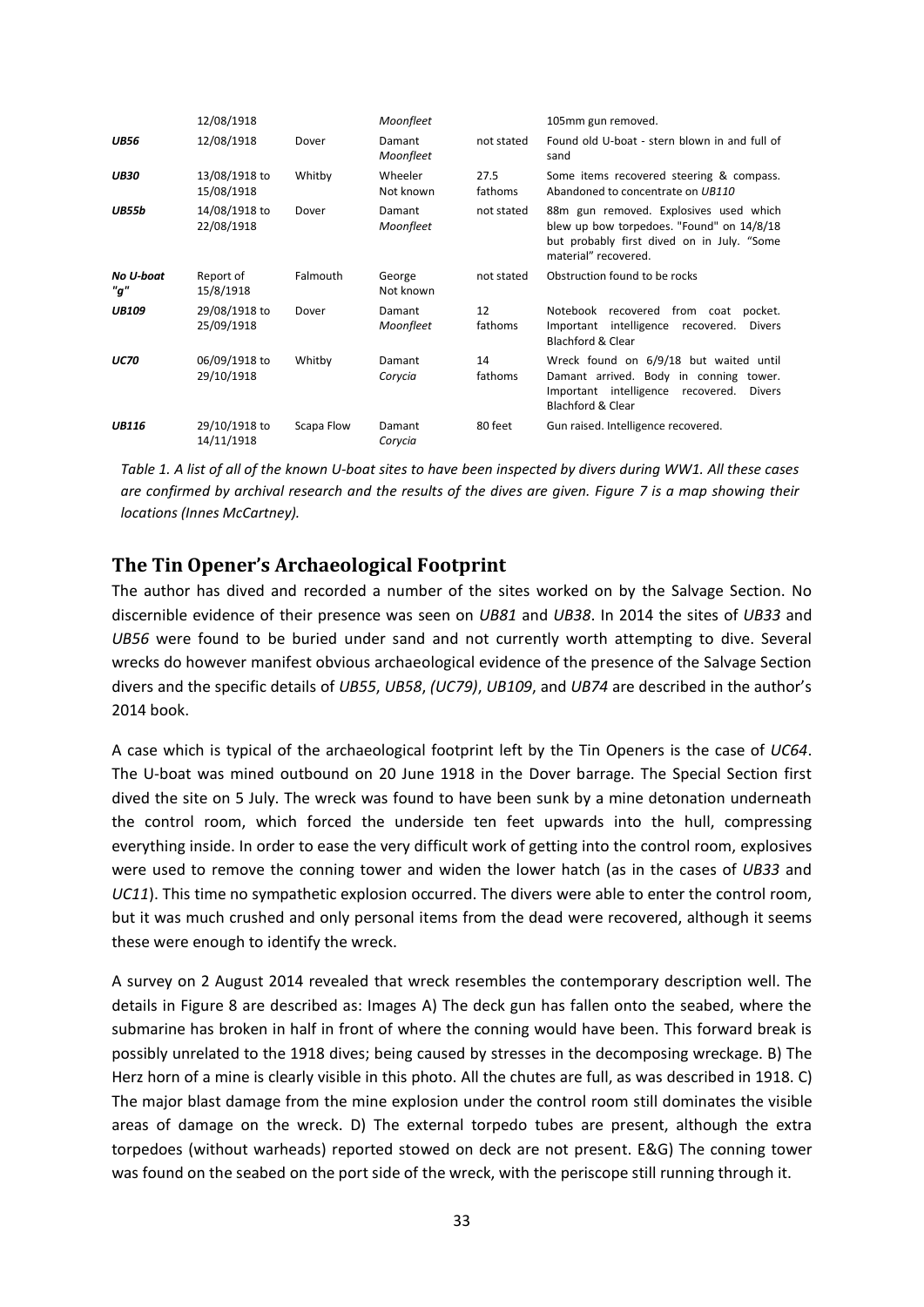

34 *blasted remains of the conning tower. The rest of the wreck fits their descriptions (Innes McCartney). Figure 8. Diagram of UC64 as seen in 2014. The impact of the Special Section divers can be seen by the*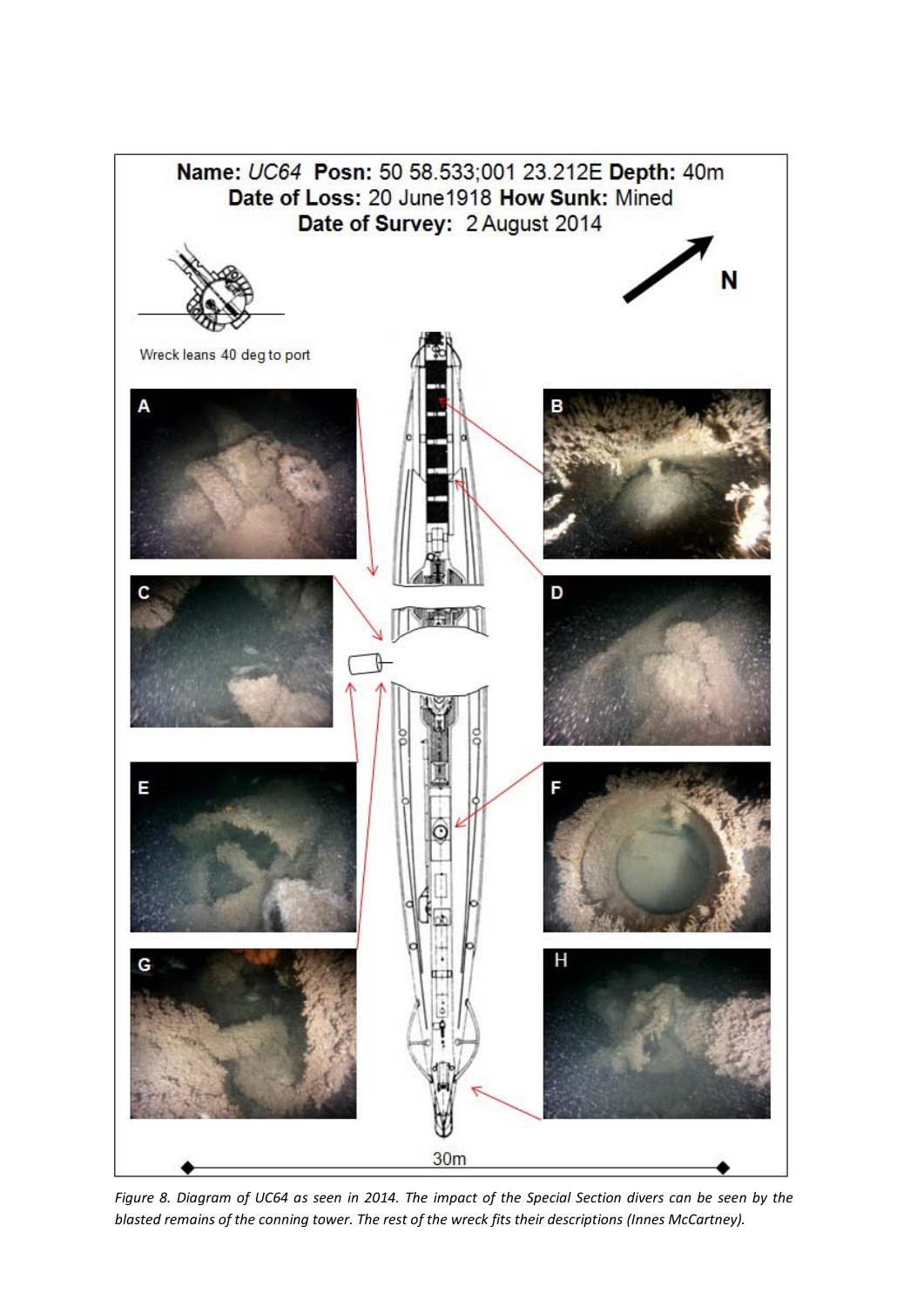The top portion has been ripped open, presumably by the charge which removed it. F) The engine room hatch is open. It is not known whether the 1918 divers opened it. G) The stern torpedo tube marks the aft part of the wreck.

In this instance the footprint of the Special Section is clear to see in the evidence of the removal of the conning tower and their overall description of the wreck. It was a memorable survey dive, because apart from the need to record the technical features of the wreck, the evidence for the 1918 dives was just as important to record. The wreck of *UC64* is made all the more special as a dive because of its association with the Tin Openers.

#### **Conclusions**

This paper has aimed to accurately depict the diving on U-boats in WW1, based on what can be verified by archival research and diving. Although far from comprehensive, a timeline of events has emerged, alongside the key achievements of the divers themselves. One of the main findings during the research was the extent to which the years 1915-17 were marked by much trial and error which later paid off in 1918. The Tin Openers' task was never an easy one and such descriptions that it was ring of the triumphant, such as the Director of Naval Intelligence Admiral Hall's note that the divers were instructed to:

*"open torpedo-hatch, open five watertight doors, turn sharp right and retrieve top drawer in which were all papers*"

With a century now passed since the Special Section carried out its dives, it is easy to forget the challenges they faced. The foremost of which was actually finding the wrecks in the first place. In navigational terms, only dead reckoning existed. So a certain degree of chance was involved in relocating the supposed sunken U-boat. It is no surprise therefore that in nearly every case of the 22 U-boats known to have been dived, the U-boat was witnessed to sink or survivors were picked up. Immediate buoying of the sites helped, as did the navigation scheme surrounding the Dover minefield.

The sharp upswing in sites dived in 1918 is of course due to the success (albeit late in the war) of the Dover minefield. Eight cases off Dover were successfully surveyed by the divers in that year, although only two yielded significant intelligence hauls. In Dover in particular, both Bacon and especially Keyes were keen to show the successes being achieved. The Dover Command records augment the Salvage Section files and provide a quite detailed history of the diving off Dover in 1918 with its successes and frustrations.

It should also be borne in mind the more limited depth the divers could reach and work in than today and the far greater risks taken with decompression issues. Working inside the remains of freshly destroyed U-boats took the sort of courage it is difficult to comprehend. The readers of this paper have not been spared some of the grim depictions of the work of Blachford and Clear in particular, who had to clear out U-boats with their bare hands while looking for precious intelligence papers. In the Dover area there was also the risk of diving in a minefield which Damant later recalled in a letter:

*"..these men were diving almost daily in the active minefield between Dover and Grisnez. It was well known to them that the explosion of a mine within a mile of the*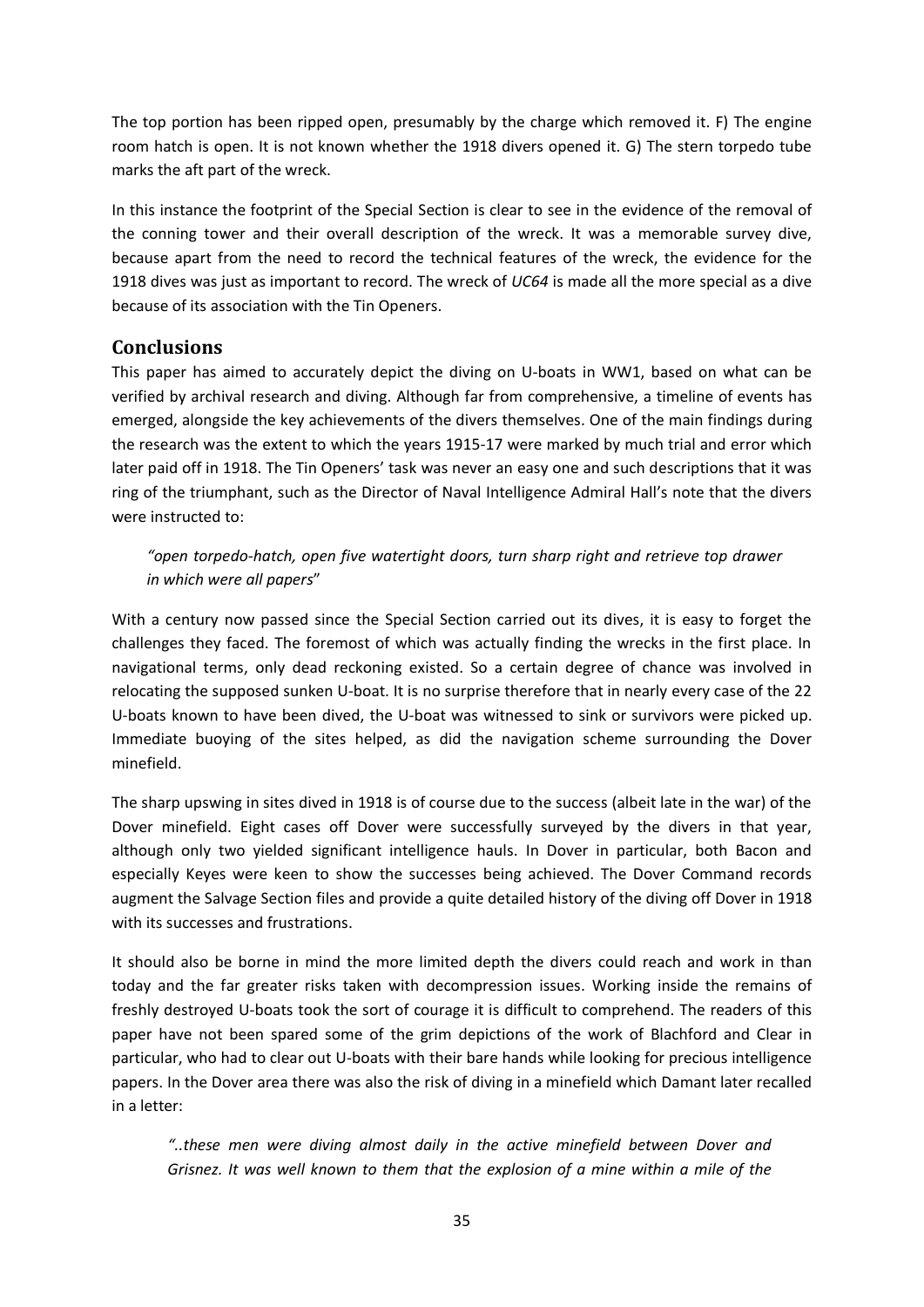*operations would be fatal to the diver. No steps could be taken to avoid the mines, the men had to dive right amongst them and in fact sighted them under water at a distance of 10ft or less on more than one occasion. They also entered and placed charges within damaged Enemy Submarines (sic) having active mines and torpedoes in the tubes.*

*On several days the divers were severely shaken by the explosion of Depth Charges during attacks on enemy submarines within a short distance. On one occasion the shock was so great as to bang down the hatch on top of a diver who was working inside a submarine. He had great difficulty in forcing it up again to get out.*

*They never hesitated to go down and never even has a man left the bottom without orders during a Depth Charge attack."*

The initial motivation to research this subject was to learn what might be seen of the Tin Openers activities when the sites were surveyed by diving. The wrecks themselves, often also the graves of German submariners, represent perhaps the greatest memorial to the pioneering and dangerous work of the diver and the submariner during WW1. While research continues, it is felt that the anniversary of the war marked an appropriate opportunity to present the results as they are currently known.

*This paper is dedicated to the memory of Robert M. Grant 1917-2014; a scholar and colleague who more than many shed light into the murky recesses of WW1 U-boat history.*

*I am greatly indebted to both Dr. John Bevan and Gary Wallace-Potter of the Historical Diving Society for generously guiding me to valuable sources of information and to Michael Lowrey for reading drafts of this paper and making suggestions. All errors are my own.*

Dr I McCartney

November 2014

### **Postscript: Separating Fact from Fiction - the "Tin Openers" through history**

Files available today in the National Archives, coupled with a detailed hydrographic record and an increasingly accurate list of U-boats destroyed makes it possible to research a focused list of U-boat wrecks visited by divers during WW1. However, for much of the last 100 years this has not been the case and the literature on this subject has naturally reflected the shallower depth of historical knowledge that existed at different periods in the past. This section attempts to show how the literature has developed since 1918 and how some semi-fictionalised accounts endured to the present day.

In the immediate post-war years there was naturally a reticence by the Admiralty to release any information relating to its ways and means of gathering intelligence on the enemy. The first books to be published on Admiralty intelligence (sometimes referred to as Room 40, the cryptographic office) by individuals who either worked there or knew a little of it were therefore published without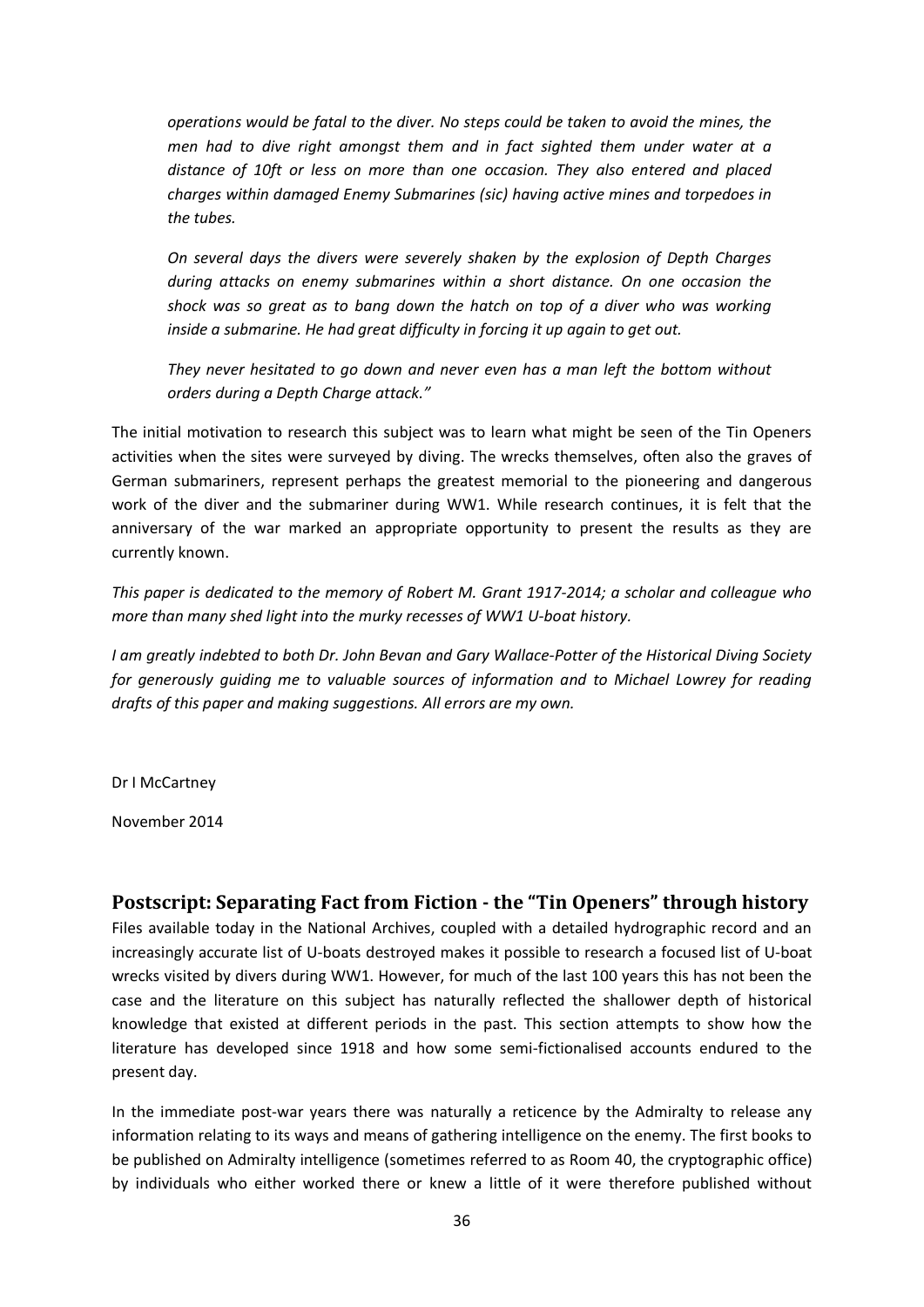Admiralty consent and its authors were not allowed to consult Admiralty files, but had to work from memory e.g. Hoy, 1932 and James, 1955.

The earliest published source identified by the author that specifically mentions diver inspections of sunken U-boats is Newbolt (1918). He later became the official historian of the Royal Navy in WW1 and certainly had access to key documents. Nevertheless the details are deliberately vague because Newbolt, perhaps more than anyone else had to work under naval censorship. The reader will note above, that since the main case he mentioned was a false one, there would have been little harm in divulging it.

Hunger clearly existed for information on the intelligence war and into the vacuum created by Admiralty silence poured numerous publications which contained tales whose provenance was difficult to substantiate. Within these came some of the first details of diving on and the full salvage of U-boat wrecks and the impact of this work on the path of the war. Notable examples of this genre include Bywater 1932 and Chatterton 1936.

In fact the salvage whole of U-boats from the sea was difficult to hide in wartime and in consequence difficult to deny thereafter. This is especially so considering that *UC5* became a public exhibit, *UC44* was landed and stripped on a beach in view of passers-by and *UB110* was brought into dry dock on the Tyne. These are cases which became known to the public during the 1920's and 30's through books such as Masters 1924, 1932 and 1938.

However, outside of complete salvage from the seabed, the intelligence story of dives to U-boat wrecks remained silent, kept its mystique and the vacuum remained; with one notable exception. The earliest and doubtless the most influential semi-fictionalised account of these dives appeared in the *Saturday Evening Post* (a general interest magazine published in the US) in 1926. Entitled "A War Secret" and penned by unnamed hand (possibly the journalist Richard Rowan), it claimed to be an interview with the diver Miller and to have had official Admiralty sanction. This highly embellished tale of diving on a number of U-boat wrecks contained some grains of truth which was interwoven with tales of dangerous sea creatures and wrecks full of officers etc. One of its more outlandish claims was that Miller had dived on 60 U-boat wrecks during the war. Far more factual accounts of diving on *UB33* (Davis 1935) and *UB74* (The Seagoer 1937) seem to have passed generally unnoticed.

Nevertheless in the post-war world where the secret work of Naval Intelligence was not being made public, the *Saturday Evening Post* article in particular endured. In the absence of much more it was cited in a number of notable historical works, e.g. Kahn 1968 and Andrew 1987. But it was in the diving community where this paper had its greatest and longest lasting impact. This is because it was the key source used by the journalist and author Kendall McDonald in his 1998 articles in *DIVER* magazine and his 2003 book, *The Tin Openers*; (a name by which it seems the divers are now commonly referred). Only four cases out of 11 mentioned in McDonald's book have any basis in fact.

In reality the release of the Dover Command files in 1969 and the release of the Admiralty Salvage Section records 1970-1975 brought the truth to light. The first in depth research carried out on these records and their impact on our current understanding of the intelligence war was carried out by Robert M Grant, assisted by Capt. A. B. Sainsbury, although their manuscript did not find a publisher until 2003. All that remained to finally reveal the full historical picture was an accurate record of where the U-boats wrecks actually lay.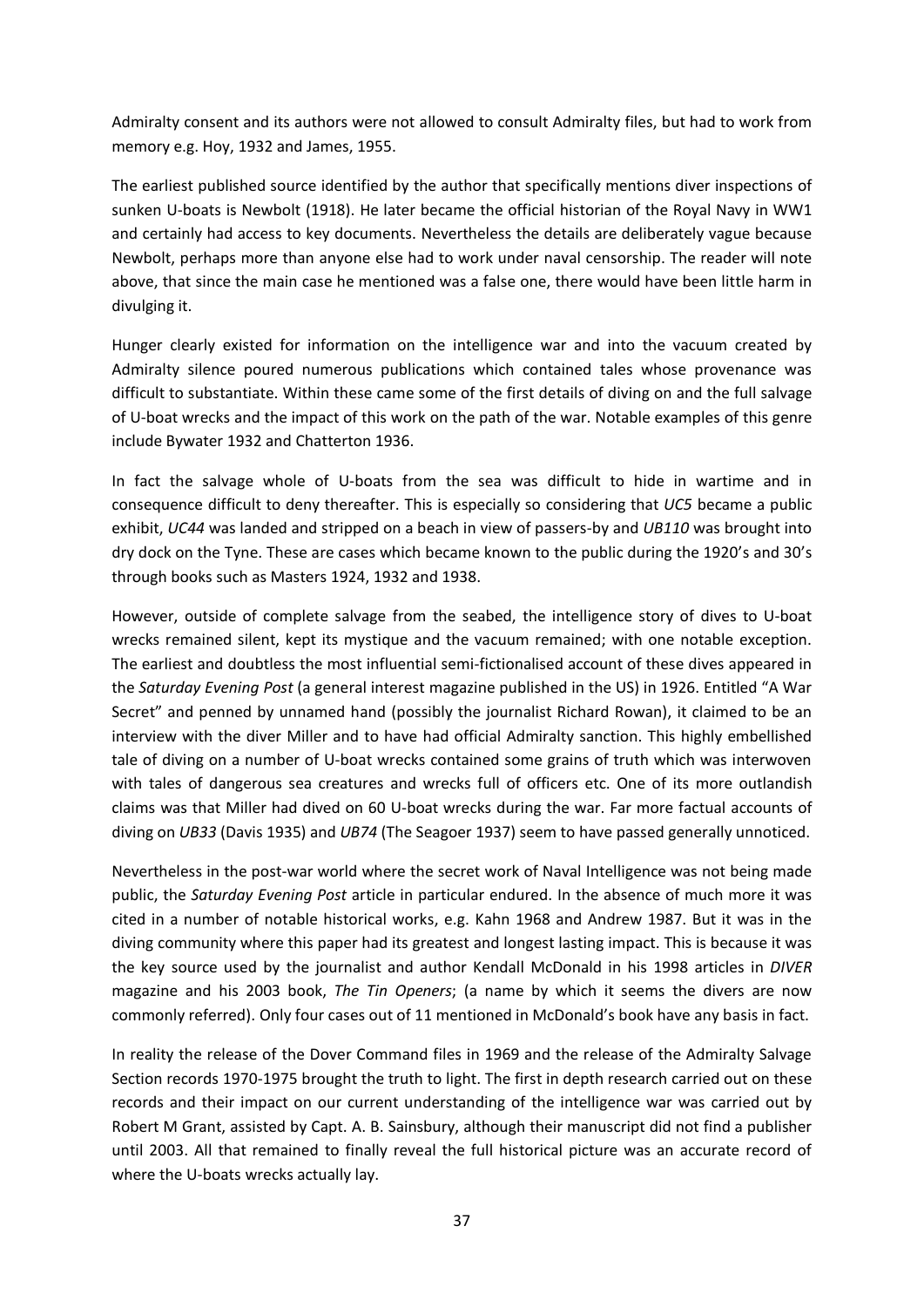The discovery by amateur divers of so many U-boat wrecks in recent years has finally enabled a truer picture of the actual dispersal of the U-boat wrecks themselves to be understood. Against this list, the archival evidence could be empirically benchmarked and the final piece of the jigsaw could be put in place. The results of this fusion of archival sources and hydrographic data are the basis of this paper.

#### **References**

Andrew, C., 1987. *Her Majesty's Secret Service: The Making of the British Intelligence Community*. London: Penguin.

Anonymous, 1926. A War Secret. *Saturday Evening Post*, Oct 23 1926.

Anonymous, 1937, Submarine Episodes. *The Seagoer*. Vol V. No. 1, 1937, 86-97

Babbs, E., A., 1936. The Sinking of U.B.109. *The RUSI Journal*. 1936, p185.

Beesly, P., 1982. *Room 40: British Naval Intelligence 1914-18*. London: Hamish Hamilton.

Booth, T., 2007. *Admiralty Salvage in Peace and War 1906-2006: "Grope Grub & Tremble"*. Barnsley: Pen & Sword.

Bywater, H., C., 1932. *Their Secret Purposes: Dramas and Mysteries of the Naval War*. London: Constable.

Chatterton, E., K., 1936. *Valiant Sailormen*. Hurst & Blackett Ltd: London

Davis, R., H., 1935. *Deep Diving and Submarine Operations: A Manual for Deep Sea Divers and Compressed Air Workers*. London: St Catherine's Press.

Gibson, R. H., and Prendergast, M., 1931. *The German Submarine War 1914-1918*. London: John Constable Ltd.

Grant, R. M., 1964. *U-Boats Destroyed*. London: Putnam.

Grant, R. M., 1969. *U-Boat Intelligence*. London: Putnam.

Grant, R. M., 2003. *U-Boat Hunters*. Penzance: Periscope.

Hoy, H., C., 1932. *40 O.B. How the War was Won*. Hutchinson: London.

James, Admiral Sir W., 1955*. The Code Breakers of Room 40*. St Martin's Press: New York

Kahn, D., 1968. *The Codebreakers: The History of Secret Writing*. New York: Macmillan.

Keyes, Admiral of the Fleet Sir R., 1935. *The Naval Memoirs, Volume 2*. London: Thornton Butterworth.

Masters, D., 1924. *The Wonders of Salvage*. London: The Bodley Head.

Masters, D., 1932. *When Ships go Down*. London: Eyre & Spottiswoode.

Masters, D., 1938. *Divers in Deep Seas*. London: Eyre & Spottiswoode.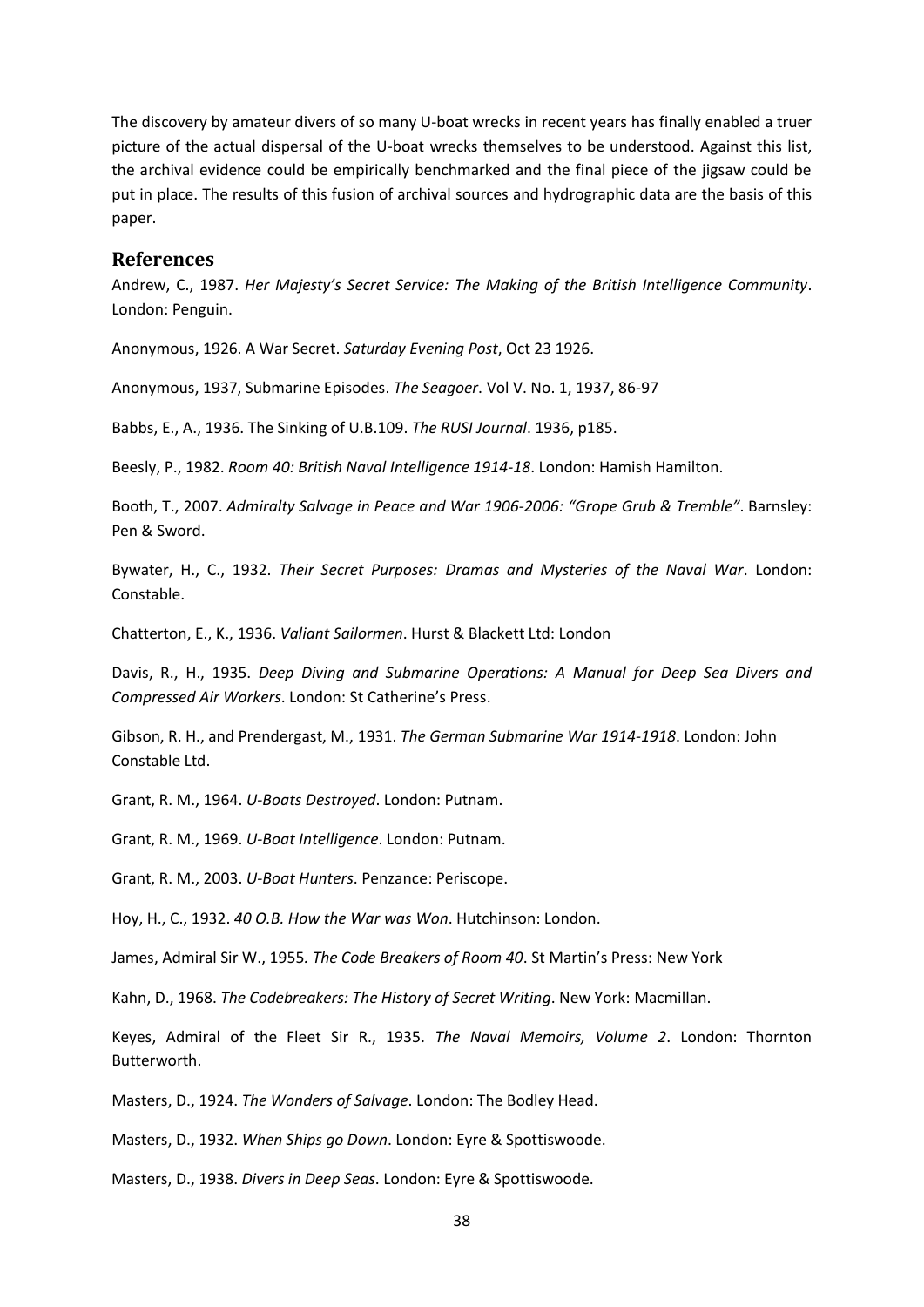McCartney, I., 2014. *The Maritime Archaeology of a Modern Conflict: Comparing the Archaeology of German Submarine Wrecks to the Historical Text*. Routledge, New York.

McCartney, I., 2014. The Historical Archaeology of WW1 U-boat Wrecks and the Compilation of Admiralty History: The Case of *(UC79)*. *Proceedings of the UNESCO Conference on Underwater Cultural Heritage, Bruges 2014.*

McDonald, K., 1998a. Dusty Miller's Secret War. *Diver Magazine*, August 1998.

McDonald, K., 1998b. Gold, Mutiny and Mystery. *Diver Magazine*, September 1998.

McDonald, K., 2003. *The Tin Openers: The secret war against the U-boats 1914-1818*. Storrington: Historic Military Press.

Messimer, D., 2002. *Verschollen: World War One U-boat Losses*. Annapolis: Naval Institute Press.

National Archives (various dates). *Salvage Record No. 3. ADM 116/1504.* London.

National Archives (various dates). *Salvage Record No. 10. ADM 116/1589.* London.

National Archives (various dates). *Salvage Record No. 16. ADM 116/1595.* London.

National Archives (various dates). *Salvage Record No. 20. ADM 116/1632.* London.

National Archives (various dates). *Salvage Record No. 21. ADM 116/1634.* London.

National Archives (various dates). *Salvage Record No. 37. ADM 116/1642.* London.

National Archives (various dates). *Salvage Record No. 39. ADM 116/1643.* London.

National Archives (various dates). *Laurentic Salvage. ADM 116/1740.* London.

National Archives (various dates). *Salvage Record No. 22. ADM 116/1851.* London.

National Archives (various dates). *Salvage Record No. 23. ADM 116/1853.* London.

National Archives (various dates). *Salvage Record No. 23. ADM 116/1853.* London.

National Archives (various dates). *Lowestoft: Minesweeping, etc, Area X, July - December 1915. ADM 137/1114.* London.

National Archives (various dates). *Dover Area: German Submarines, January-April 1918. ADM 137/1560.* London.

National Archives (various dates). *Dover Area: German Submarines, May-November 1918. ADM 137/1561.* London.

National Archives (various dates). *Dover Patrol Operations Packs, Volume 3, pack 46/3. ADM 137/2096.* London.

National Archives (various dates). *Dover Patrol Operations Packs, Volume 4, pack 46/3 continued. ADM 137/2097.* London.